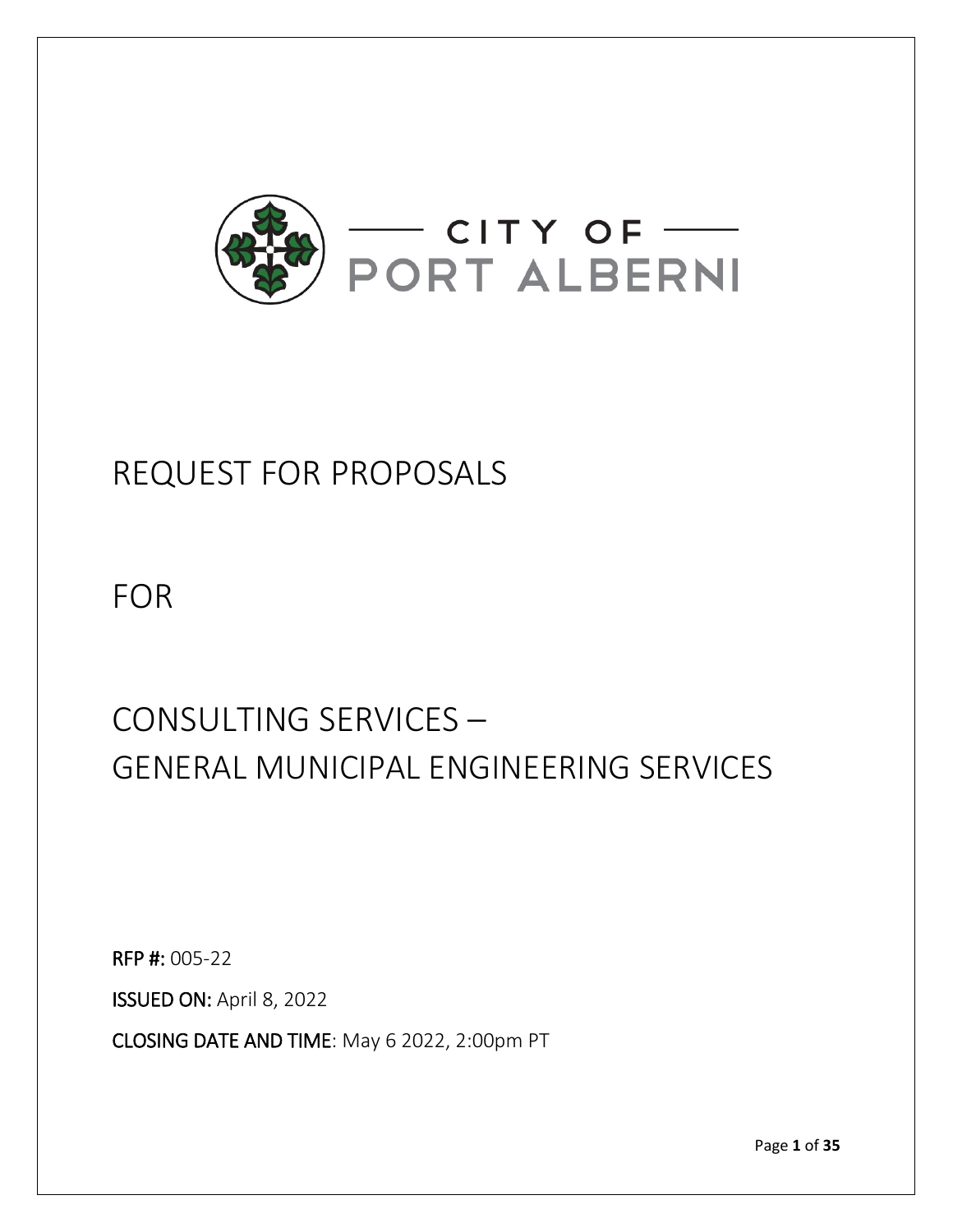

# Summary, Contents & Instructions:

#### 1. Summary:

Through this Request for Proposals, the City intends to engage the services of a qualified engineering Consultant to undertake the engineering and construction administration work for the City's Capital Program.

This RFP document sets-out: the details of the Services required; the process for submission, evaluation and award of the Contract; the terms and conditions of the Contract; plus, forms which outline the information a Respondent to this RFP should submit in their Proposal.

#### 2. Contents:

This Request for Proposals (the "RFP") is organized into the following parts:

- **Part A: The Services** full details of the Services required
- Part B: The RFP Process the process for submissions, evaluation and award of the Contract
- **Part C: The Contract** the Contract the City will enter into with the selected Contractor
- **Part D: Submission Forms** the forms a Respondent should submit in their Proposal

#### 3. Instructions:

Whenever you see the following symbol and box throughout this document, this box is providing instructions to a Respondent on what this section means and/or what a Respondent must do:

*Example:*

Whenever you see this box throughout the RFP document, the text is providing instructions or information on what this section means and/or what a Respondent must do.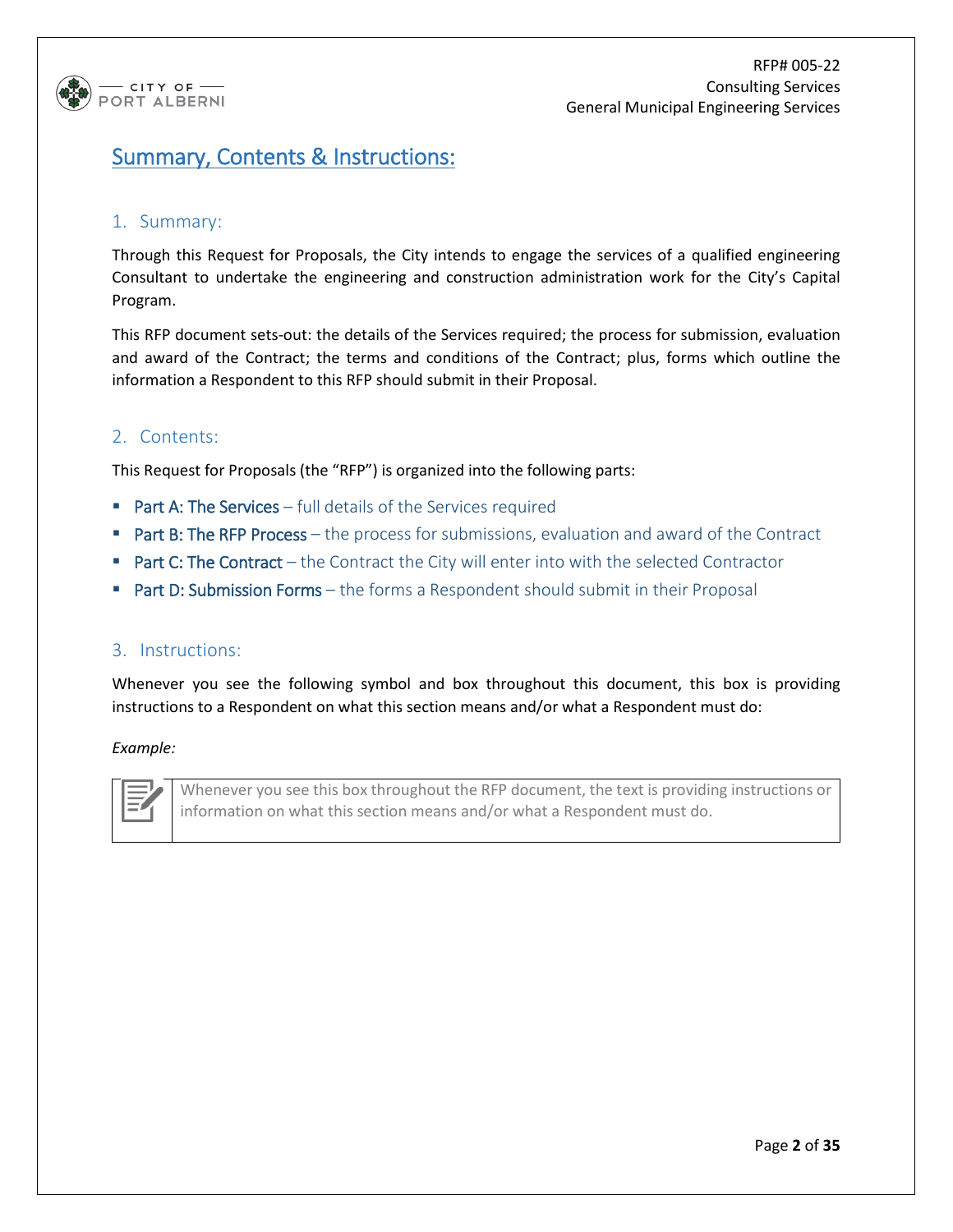

# Part A: The Services

This Part A provides details on the Professional Services required by the City of Port Alberni. Respondents should ensure they are fully capable of providing all of the requirements outlined, as this section will form the scope of work in the final Contract.

# 1. Overview:

The purpose of this Request for Proposal is to enter into a three (3) year non-exclusive Contract for Municipal Engineering and Consulting Services for administration, planning and implementation of the annual capital works program and general engineering/consulting services. The annual capital works budget typically ranges from \$3 to \$5 million and includes rehabilitation and upgrading of infrastructure for roads, sidewalks, water, wastewater and stormwater facilities and linear infrastructure. The City Engineering Department designs and manages smaller capital projects that are constructed by the City Public Works Department. This usually constitutes 1 or 2 projects with a capital budget under \$500,000. The intent is that the selected service provider works closely with the City Engineering Department on delivering the entire capital program. This strong working relationship will ensure the selection and scheduling of projects for the annual program result in best value and support the short- and long-term plans of the City.

This contract requires a professional engineering and consulting firm to support the City's goals and objectives over the long and short term and deliver quality service for the term of this contract. Proponents must have demonstrated relevant experience providing full service project delivery of municipal projects, technical expertise in multi-disciplined engineering projects, be knowledgeable of Master Municipal Construction Documents, and Best Practices in road and utility infrastructure design and provide innovative solutions for Port Alberni's particular challenges.

Through this RFP process, the City intends to engage the services of a qualified engineering consultant to undertake the necessary engineering work including pre-design, detailed design, complete construction engineering services, and all permitting and approvals.

# 2. Services Required (Scope of Work):

#### 2.1. Prime Consultant

The qualified Engineering Consultant will assume the role of **Prime Consultant** and will be required to hire and provide a multi-disciplinary team of registered professional services including but not limited to:

• Civil Engineering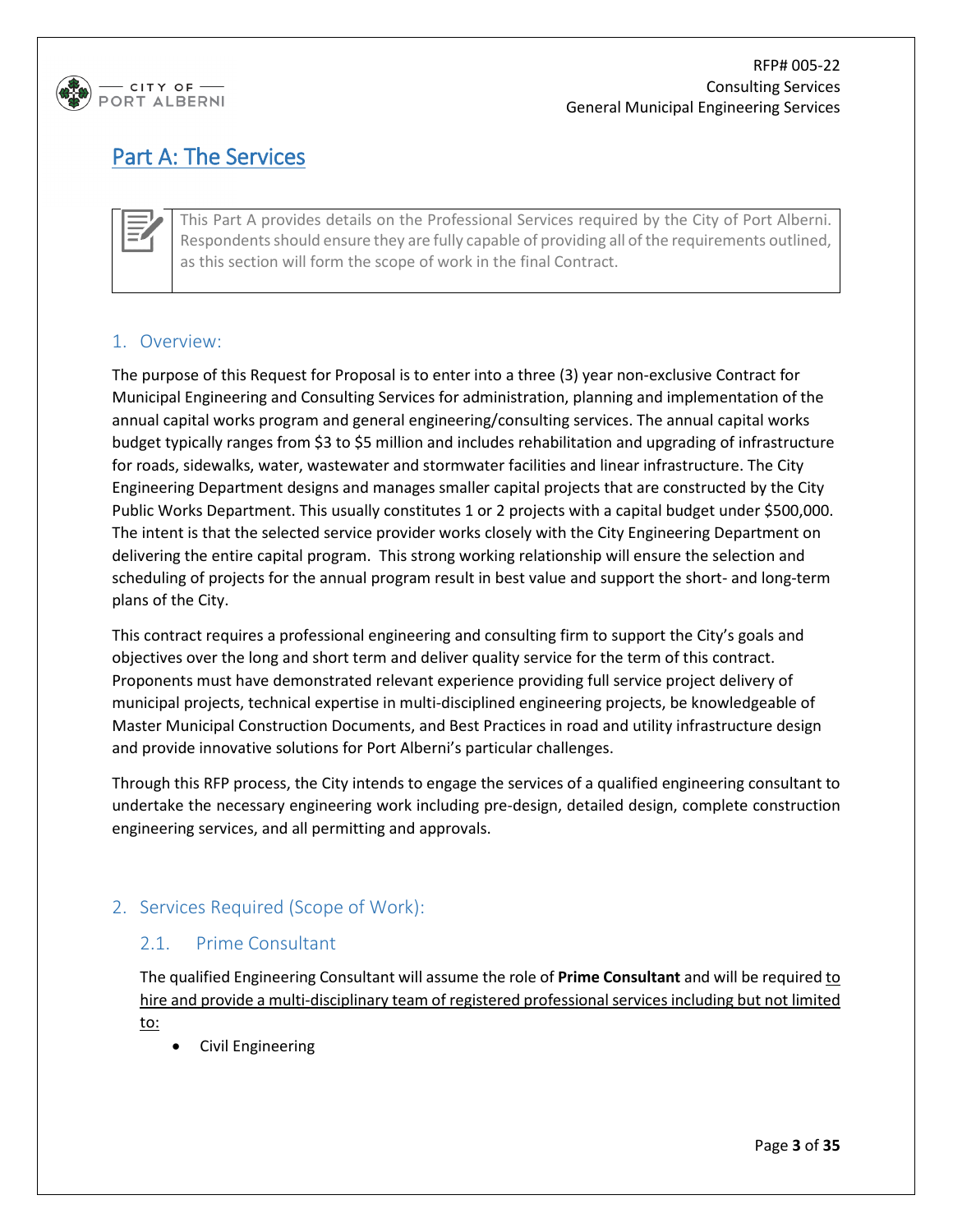

The **Prime Consultant** will coordinate\* the following sub-services which will be contracted directly with the City:

- Archaeological and Heritage Services
- Survey Services
- Geotechnical Services
- Landscape Architect Services

**\*Note** - The Prime Consultant is required in their Task Fee Schedule to make allowance for the coordination of the sub-services. This will include Contract Administration duties and the approval of sub-service invoices prior to it being submitted to the City of Port Alberni for payment.

# 2.2. General

The successful proponent will work together with the City and develop a partnership that utilizes the City's strengths and knowledge to enhance all aspects of services provided. The successful proponent will also be expected to become familiar with the City's organizational structure, infrastructure, data collection, analysis and reporting systems, master plans and strategies. A significant goal of this collaborative approach is to capitalize on opportunities for value added services and innovation.

In addition to project selection, scheduling administration, planning and implementation of the annual capital program, the successful proponent is required on an "on-call" basis to support staff with unforeseen projects such as replacement of watermains when a break occurs, or unforeseen collaborative/grant projects that may not be in the capital plan.

Typical works will include full replacement of blocks of underground utilities and surface works, applying current standards and improving the area where possible through improved grading, infrastructure, pedestrian facilities and landscaping. Also included are programs such as the Combined Sewer Overflow program, improvements to the water system to meet growth demands and replace aging infrastructure, stormwater management plans and implementation.

All facets of municipal engineering and consulting services to provide full service project delivery including, but not limited to, planning, feasibility, asset management support, assessments, preliminary and detailed design, tendering (using MMCD), contract administration, surveying and site supervision, project management, and record drawings.

The scope of work may include provision of strategies and master plans depending upon the scope and resources available to the successful proponent. The City reserves the right to have another service provider complete these services depending on capability, resource availability and cost. This would include system modelling/calibration.

This RFP does not include transportation engineering or planning, though the City reserves the right to request the successful proponent to provide these services from time to time on a limited basis by acting as the Prime Consultant.

Ability to work with Civil3D and ArcGIS are expected.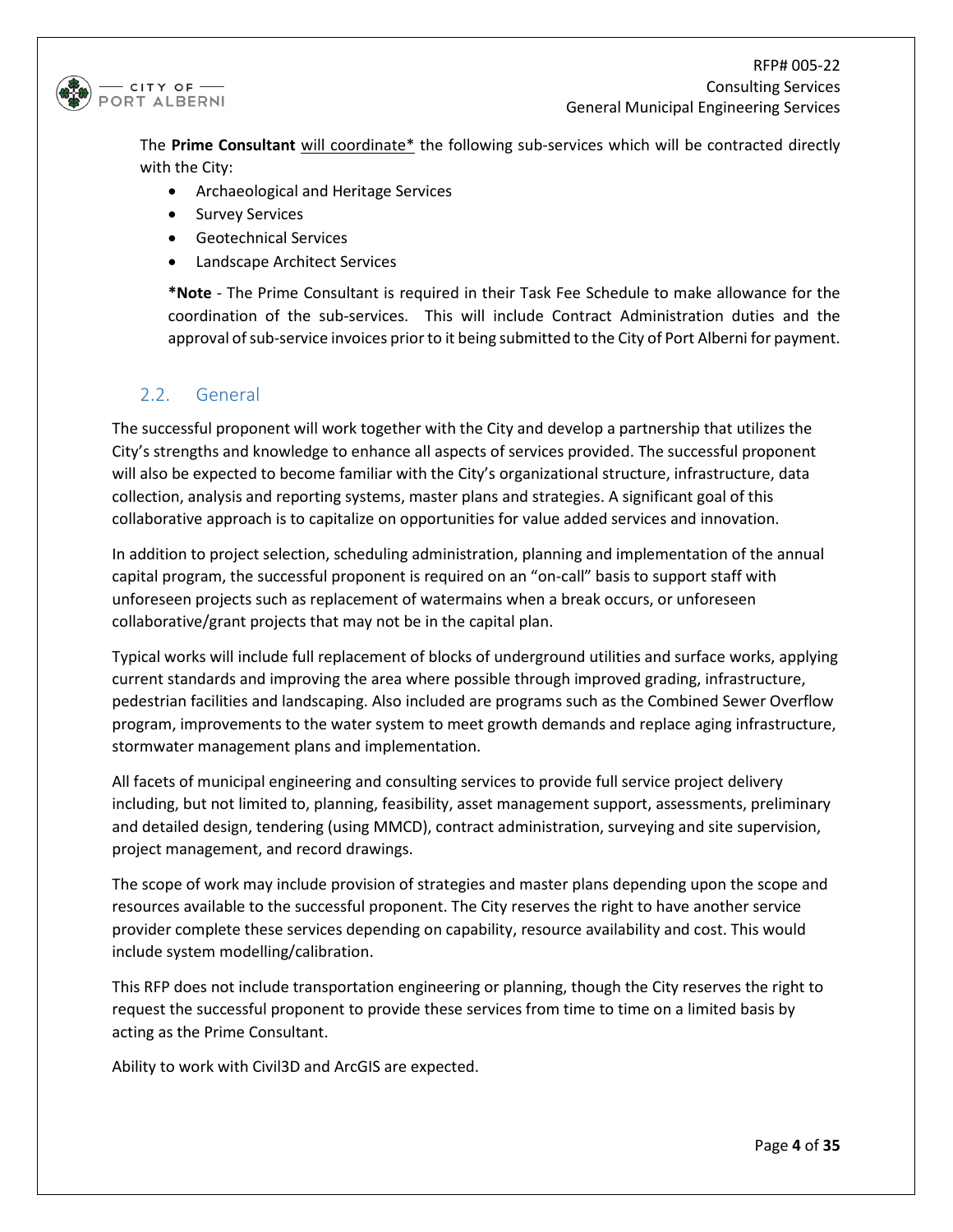

Listed below is a summary of the scope of work:

- a. Review project specific information such as record drawings, geotechnical reports, survey data, lift station SCADA data, sewer/storm/water model, and determine if supplemental investigations and engineering work are required to support design and construction of the proposed work.
- b. Coordinate additional field work as necessary (survey, geotechnical, archeological, environmental, and other) to support design and construction of all works.
- c. Provide detailed engineering design of all work included in a project. To support tendering and construction design must include a comprehensive construction phasing and traffic staging plan for each phase of work.
- d. Provide preliminary Class "C" and pre-tender Class "A" cost estimates for all work. Cost estimates must also be further separated between new works, rehabilitated works, and the respective capital asset category, as required by current Public Sector Accounting Board (PSAB) recommended practice.
- e. Provide complete tendering and construction engineering services.
- f. Provide monthly progress reports and cost updates for all phases of the project. Note that cost updates must be separated to each different funding sources according to City practices.
- g. Provide complete post construction services including record drawings.

#### 2.3. Pre-Design

The successful proponent will be responsible for reviewing existing sources of information, such as record drawings, geotechnical reports, survey, water/storm/sewer model, and pump station SCADA data, and carry out additional investigations in accordance with these terms of reference, in order to provide recommendations to advance to the detailed design phase. Example of deliverables for the pre-design phase are a design brief with recommendations for force main alignment; hydraulic analysis in order to determine the required infrastructure upgrades at various stages up to ultimate OCP build out conditions; method of construction; Class C cost estimates for all recommended infrastructure upgrades and where applicable a recommended phasing plan.

Alignment and construction method recommendations should consider suitability of alternate construction methods, such as horizontal directional drilling, for installing the proposed force main pipe, and construction work the city could complete in order to reduce the overall project cost and risk.

Any additional pre-design scope recommended should be identified in proponent's proposals and specific task fee items included to clearly identify additional scope.

In general, the design shall be carried out in accordance with the following:

• City of Port Alberni bylaws;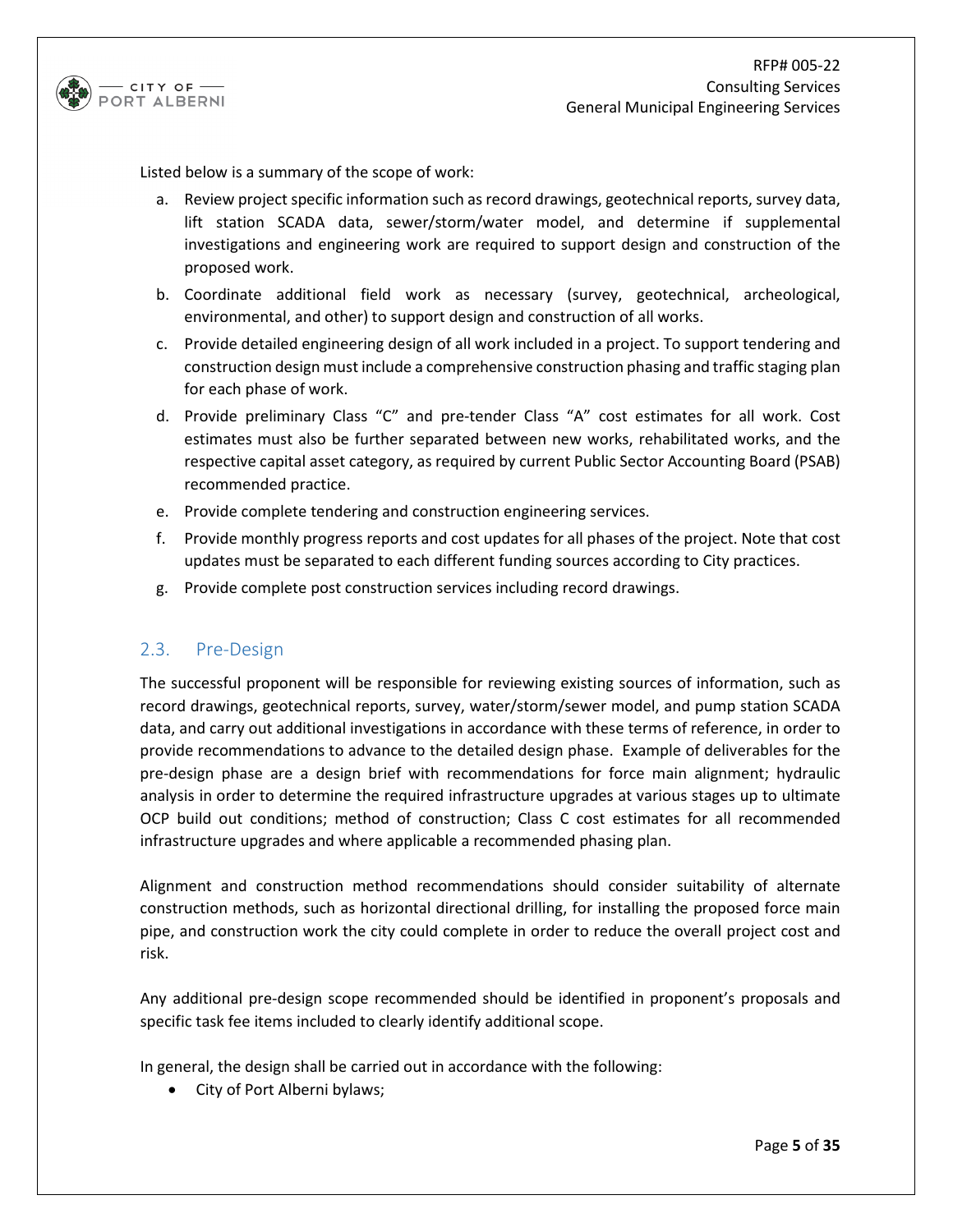

- City of Port Alberni Engineering Standards;
- Engineers and Geoscientists BC guidelines;
- Transportation Association of Canada (TAC) guidelines and standards;
- Master Municipal Construction Documents Association (MMCDA) documents, and
- Ministry of Forests, Lands, and Natural Resource Operations, and Rural Development standards and requirements.

Note that the pre-design must be documented in a design basis. The design basis is an important project document and reference for the City and future project teams. The design basis should be submitted as a draft and updated after the pre-design review meeting to capture feedback from the project team. A final version must be signed and sealed by the Professional of Record at the end of the project and submitted to the City.

#### **Preliminary Design Deliverables:**

- $\Box$  Preliminary design drawings (PDF and AutoCAD Civil 3D)
- $\Box$  Design basis
- $\Box$  Phasing plan (if applicable)
- $\Box$  Preliminary class "C" ( $\pm$ 25-40%) cost estimate
- □ Updated project schedule
- $\Box$  Preliminary design review meeting

#### 2.4. Geotechnical and Hydrogeological

Where applicable a geotechnical report will be required and reviewed to determine if additional investigations (geotechnical and hydrogeological) are required in order to provide recommendations for utility installations, dewatering, road structure rehabilitation, and supporting information for tendering such as presence of groundwater, and subsurface soil conditions.

The City will engage the services of a qualified geotechnical engineering consultant directly if additional geotechnical and hydrogeological investigations are required. The Consultant is responsible for coordinating all geotechnical work, including material testing during construction.

#### 2.5. Topographic Survey

Topographic survey to be included in the proposal. At their discretion the City will complete some topographic survey where resources permit, and in coordination with the successful proponent. The Consultant will be responsible for coordinating all survey work. Legal survey is not included in this request.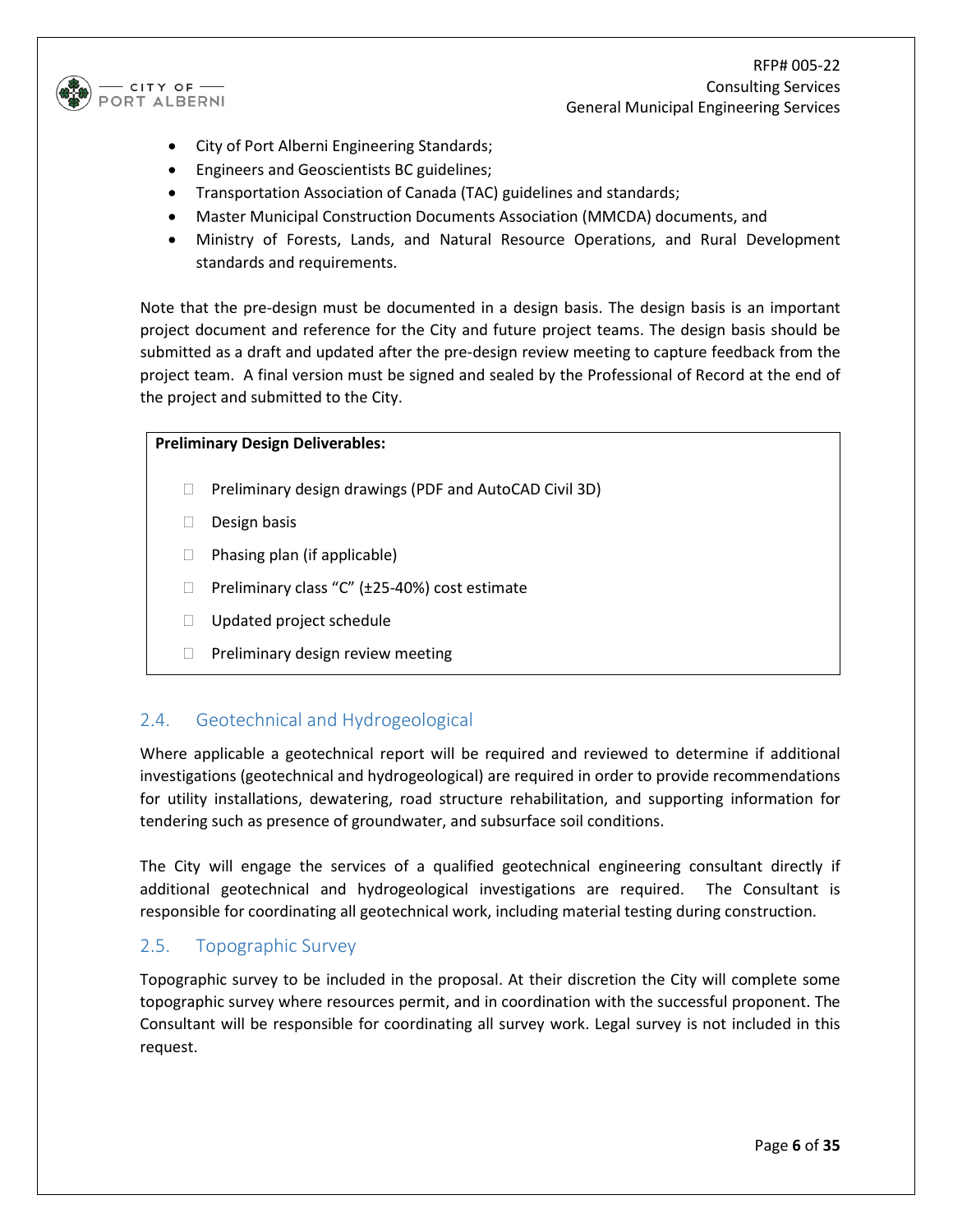

# 2.6. Archeological and Heritage Services

The Consultant will be responsible for coordinating the services of a qualified archaeological professional where applicable.

The Consultant is responsible for incorporating any of the archaeological recommendations into the construction specifications.

# 2.7. Attachments:

Attached for reference is the capital portion of the proposed 2022-2026 Five Year Financial Plan indicating the 5-year capital program. The proponent is only expected to support the municipal engineering projects.

The entire proposed plan can be found on the City website, and in the January 30, 2022 Council Agenda.

| <b>Capital Projects 2022-2026</b>                                                | <b>Total Project</b> |
|----------------------------------------------------------------------------------|----------------------|
|                                                                                  | <b>Expenditure</b>   |
| <b>STRATEGIC CAPITAL PROJECTS 2022</b>                                           |                      |
| <b>PAVING &amp; ROAD CONSTRUCTION</b>                                            |                      |
| 7th Ave - Redford St to Bute St 180m (ptp, st, sani, wtr)                        | 420,000              |
| Argyle / 10th Roundabout (ptp, w, st, s) Design only                             | 135,000              |
| 2023 Capital project design - detail to follow                                   | 180,000              |
| Argyle 1st to 3rd Avenue - CSO                                                   | 100,000              |
| 15th Ave-Montrose to Bruce (westside half road reconstruction)                   | 120,000              |
| 6th Ave - Argyle to Angus St - Cost escalation                                   | 160,000              |
|                                                                                  | 1,115,000            |
| <b>TRAFFIC UPGRADES</b>                                                          |                      |
| 3rd Ave/Argyle Street - Signal Controller Replacement                            | 27,000               |
|                                                                                  | 27,000               |
| <b>STORM</b>                                                                     |                      |
| <b>Main Renewals &amp; Upgrades</b>                                              |                      |
| Re-lining Project (Coal Creek - 3rd Ave Crossing/ South St - 2nd to 3rd/ 6th Ave |                      |
| - Montrose to Melrose)                                                           | 300,000              |
| CSO - 7th Ave-Redford to Bute 180m (ptp, st, sani, wtr)                          | 95,000               |
|                                                                                  | 395,000              |
| <b>WATER WORKS</b>                                                               |                      |
| <b>Dead Ends &amp; Distribution Upgrades</b>                                     | 100,000              |
| Argyle / 10th Roundabout (ptp, w, st, s) Design only                             | 15,000               |
| 2023 Capital project design - to be identified                                   | 60,000               |
| Cowichan Reservoir to Burde St. New Twin Main Ph 6 (15th Ave, Fowlie Cres        |                      |
| to Cowichan Res-580m of 500mm HDPE; 16th Ave, Argyle St to Church St/17th        |                      |
| Ave - 220m of 300mm PVC)                                                         | 95,000               |
| CSO - 7th Ave-Redford to Bute 180m                                               | 203,000              |
|                                                                                  | 473,000              |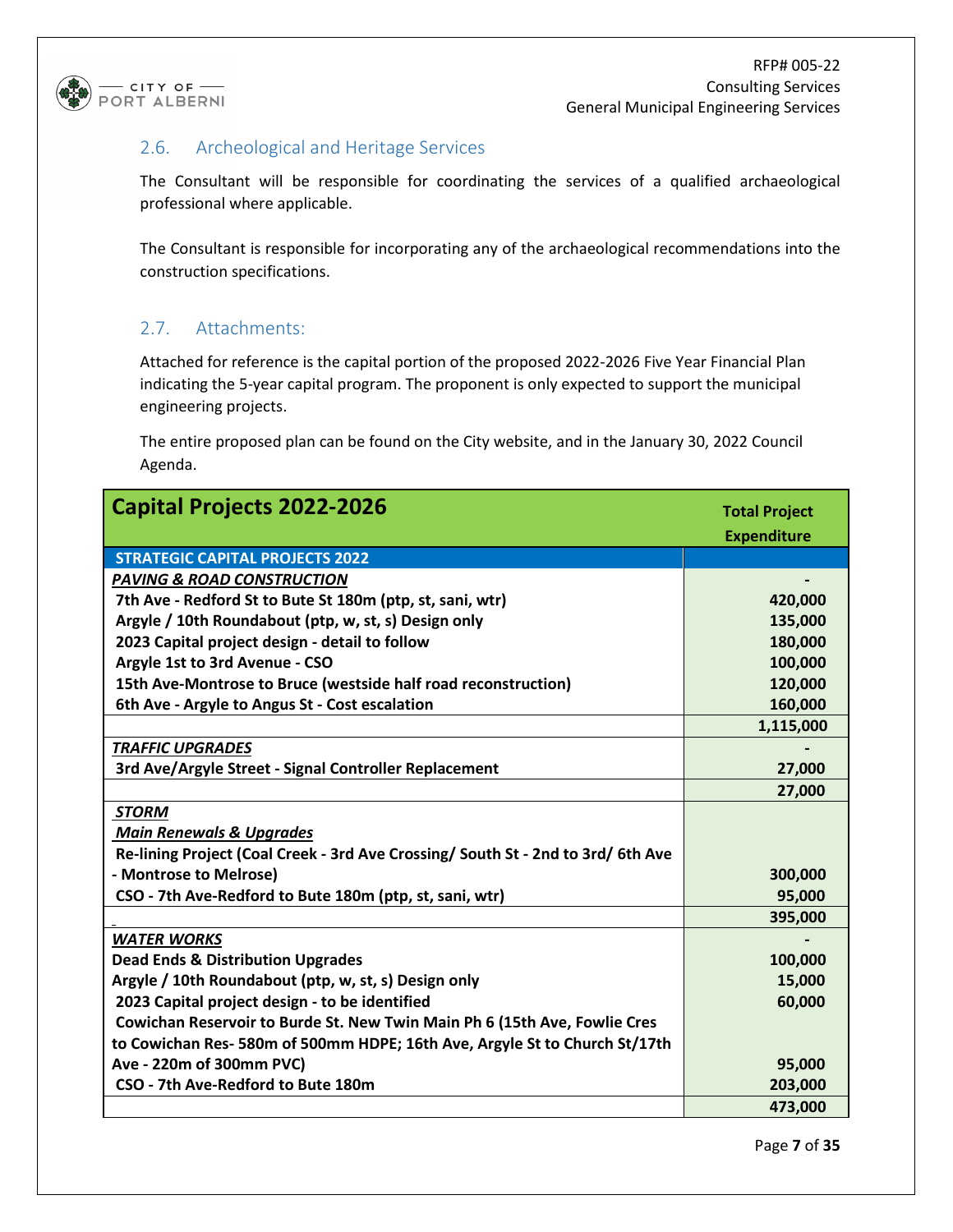

RFP# 005-22 Consulting Services General Municipal Engineering Services

| <b>SEWER SYSTEM</b>                                                        |                      |
|----------------------------------------------------------------------------|----------------------|
| <b>Harbour Road Trunk Sewer Replacement</b>                                | 300,000              |
| Argyle & Josephine Forcemain Somass River Crossing inspection and design   | 120,000              |
| Argyle 1st to 3rd Avenue - CSO - design                                    | 15,000               |
| 2023 Capital project design - to be identified                             | 60,000               |
| Argyle / 10th Roundabout (ptp, w, st, s) Design only                       | 4,000                |
| CSO - 7th Ave-Redford to Bute 180m (ptp, st, sani, wtr)                    | 79,000               |
| <b>Sewer Crawler</b>                                                       | 80,000               |
| <b>CSO - 6th Ave Bruce - Melrose</b>                                       | 230,000              |
| CSO - Wallace 4th - 6th (300m)                                             | 45,000               |
| <b>Small Capital Main Replacements</b>                                     | 100,000              |
|                                                                            | 1,033,000            |
| <b>TOTAL CAPITAL 2022</b>                                                  | 6,871,296            |
|                                                                            |                      |
| <b>OPERATING CAPITAL PROJECTS 2023</b>                                     | <b>Total Project</b> |
| <b>FUNDING SOURCES</b>                                                     | <b>Expenditure</b>   |
| <b>STRATEGIC CAPITAL PROJECTS 2023</b>                                     |                      |
| <b>PAVING &amp; ROAD CONSTRUCTION</b>                                      |                      |
| 2024 Capital Design - Paving and Storm design costs                        | 250,000              |
| CSO - 6th Ave Bruce -Melrose (Ptp stm, sewer, water)                       | 340,000              |
| CSO - Wallace 4th - 6th (ptp, st, w, s)                                    | 230,000              |
|                                                                            | 820,000              |
| <b>TRAFFIC UPGRADES</b>                                                    |                      |
| <b>Intersection Safety #1a Gertrude/Roger</b>                              | 52,000               |
|                                                                            | 52,000               |
| <b>STORM</b>                                                               |                      |
| CSO Project aligned with sewer project                                     | 380,000              |
|                                                                            | 380,000              |
| <b>WATER WORKS</b>                                                         |                      |
| <b>Small Capital Water projects</b>                                        | 100,000              |
| Dunbar St-10th Ave to 11th Ave loop 200mm PVC                              | 100,000              |
| Bainbridge Plant to Cowichan Reservoir Supply Main Replacement DESIGN      |                      |
| ONI Y                                                                      | 150,000              |
| Cowichan Reservoir to Burde St. New Twin Main Ph 6 (15th Ave, Fowlie Cres  |                      |
| to Cowichan Res- 580m of 500mm HDPE; 16th Ave, Argyle St to Church St/17th |                      |
| Ave - 220m of 300mm PVC)                                                   | 940,000              |
| Burde St-11th Ave to Estevan 650m - Development                            | 160,000              |
| CSO - Argyle (1st-3rd) (240m st, w revitalisation)                         | 115,000              |
| <b>CSO - 6th Ave Bruce - Melrose</b>                                       | 48,000               |
| CSO - Wallace 4th - 6th (120m)                                             |                      |
|                                                                            | 1,613,000            |
| <b>SEWER SYSTEM</b>                                                        |                      |
| <b>Harbour Road Trunk Sewer Replacement</b>                                | 300,000              |
| <b>Sewer Main Video Program</b>                                            |                      |
| <b>CSO - 6th Ave Bruce -Melrose</b>                                        |                      |
| CSO - Wallace 4th - 6th (300m)                                             |                      |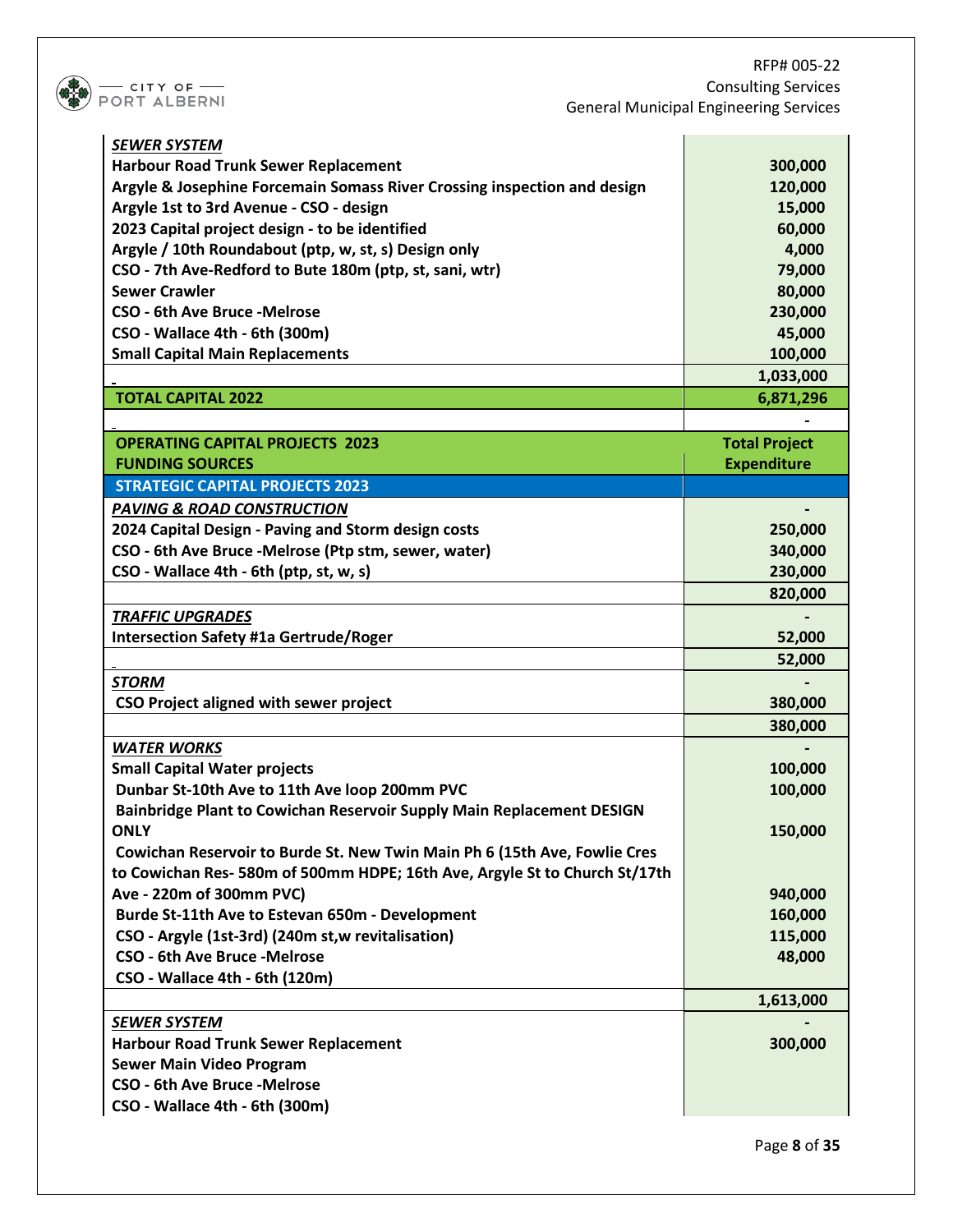

|                                        | 100,000              |
|----------------------------------------|----------------------|
| <b>Small Capital Main Replacements</b> |                      |
|                                        | 775,000              |
|                                        |                      |
| <b>TOTAL CAPITAL 2023</b>              | 8,378,035            |
|                                        |                      |
| <b>OPERATING CAPITAL PROJECTS 2024</b> | <b>Total Project</b> |
| <b>FUNDING SOURCES</b>                 | <b>Expenditure</b>   |
| <b>PAVING &amp; ROAD CONSTRUCTION</b>  |                      |
| Design for 2025 Capital projects       | 250,000              |
| Capital plan designed in 2023          | 800,000              |
|                                        | 1,050,000            |
| <b>TRAFFIC UPGRADES</b>                |                      |
| <b>Intersection safety</b>             | 150,000              |
|                                        | 150,000              |
| <b>STORM</b>                           |                      |
| <b>CSO projects</b>                    | 380,000              |
|                                        | 250,000              |
| <b>WATER WORKS</b>                     |                      |
| <b>Small Capital Water projects</b>    | 100,000              |
| Design and project for 2024            | 1,200,000            |
|                                        | 1,300,000            |
| <b>SEWER SYSTEM</b>                    |                      |
| <b>Small Capital Sewer projects</b>    | 100,000              |
| Design and project for 2024            | 1,200,000            |
|                                        | 1,300,000            |
| <b>TOTAL GENERAL CAPITAL 2024</b>      | 5,134,847            |
|                                        |                      |
| <b>OPERATING CAPITAL PROJECTS 2025</b> | <b>Total Project</b> |
| <b>FUNDING SOURCES</b>                 | <b>Expenditure</b>   |
| <b>PAVING &amp; ROAD CONSTRUCTION</b>  |                      |
| Design for 2025 Capital projects       | 250,000              |
| Capital plan designed in 2023          | 800,000              |
|                                        | 1,050,000            |
| <b>TRAFFIC UPGRADES</b>                |                      |
| <b>Intersection safety</b>             | 150,000              |
|                                        | 150,000              |
| <b>STORM</b>                           |                      |
| <b>CSO projects</b>                    | 380,000              |
|                                        | 1,580,000            |
| <b>WATER WORKS</b>                     |                      |
| <b>Small Capital Water projects</b>    |                      |
| Design and project for 2025            | 1,250,000            |
|                                        | 1,350,000            |
| <b>SEWER</b>                           |                      |
| <b>Small Capital Sewer projects</b>    | 100,000              |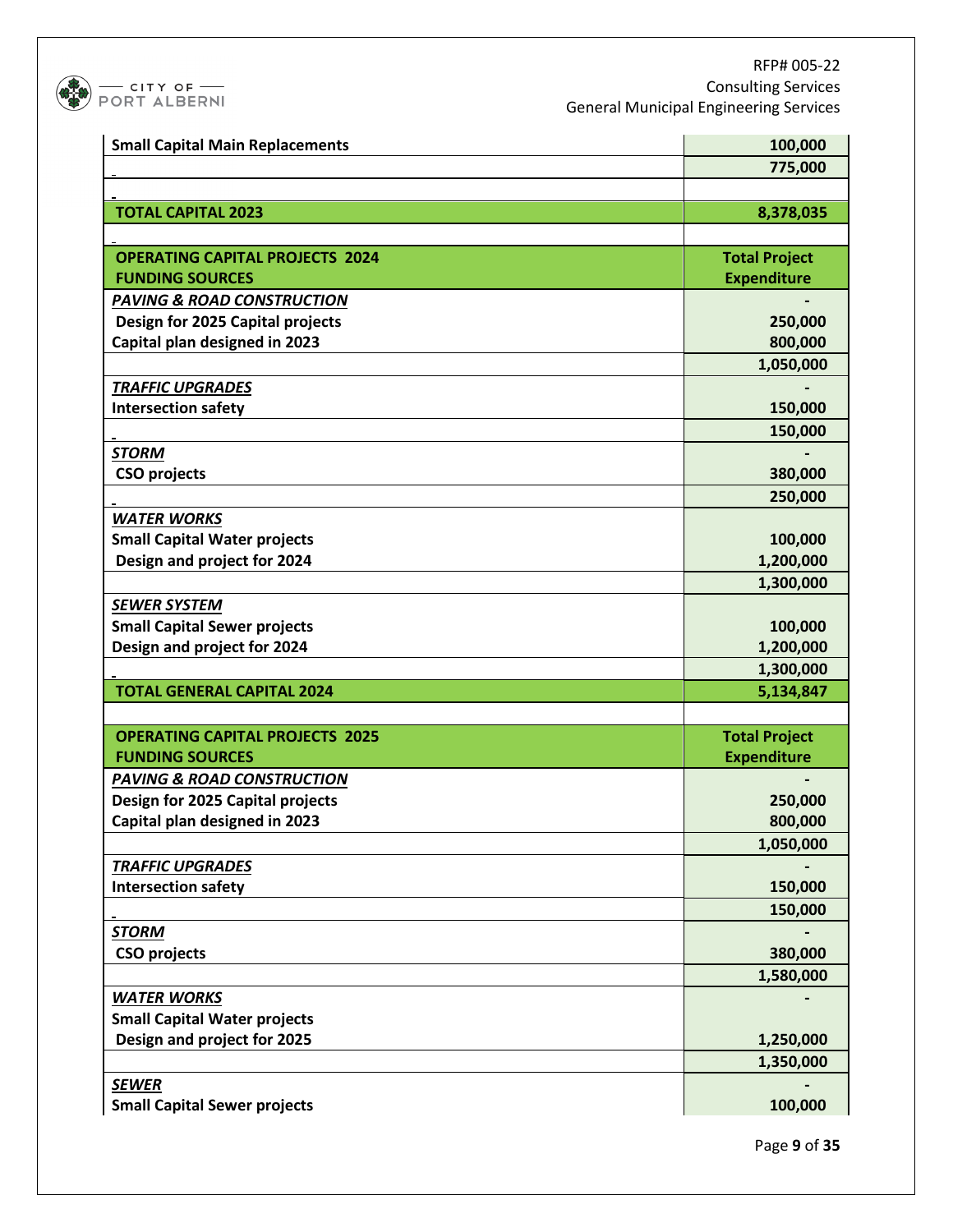

RFP# 005-22 Consulting Services General Municipal Engineering Services

| Design and project for 2025                  | 1,200,000            |
|----------------------------------------------|----------------------|
|                                              | 1,300,000            |
| <b>TOTAL CAPITAL 2025</b>                    | 5,669,011            |
|                                              |                      |
| <b>OPERATING CAPITAL PROJECTS 2026</b>       | <b>Total Project</b> |
| <b>FUNDING SOURCES</b>                       | <b>Expenditure</b>   |
| <b>TRAFFIC UPGRADES</b>                      |                      |
| <b>Traffic Signal Controller Replacement</b> | 33,000               |
|                                              | 33,000               |
| <b>WORKS-OTHER</b>                           |                      |
| <b>Garbage Carts</b>                         | 630,109              |
|                                              | 630,109              |
| <b>WATER WORKS</b>                           |                      |
| <b>Small Capital Water projects</b>          | 100,000              |
| Design and project for 2026                  | 1,200,000            |
|                                              | 1,350,000            |
| <b>SEWER SYSTEM</b>                          |                      |
| <b>Upgrades</b>                              | 1,200,000            |
| <b>Small Capital Main Replacements</b>       | 100,000              |
|                                              | 1,300,000            |
| <b>TOTAL CAPITAL 2026</b>                    | 4,825,756            |

#### 2.8. Sub Consultants

When this RFP is awarded the Prime Consultant will be expected to detail sub-consultants for individual projects including any related fees and also provide hourly rates for all personnel. The successful proponent may be expected to engage sub-consultants directly and coordinate all aspects of their work, including payment for services. Sub-consultant payments will be based on the specific task fee item/cost and invoices must be included with the successful proponent's monthly invoicing to justify payment.

# 2.9. Detailed Design

Projects will include all aspects of design and, where applicable, shall also incorporate other work such as shallow utilities, sewer, storm, and water that are proposed to be constructed in conjunction with the City of Port Alberni works. In general, the design shall be according to City of Port Alberni, Transportation Association of Canada (TAC), Master Municipal Construction Documents (MMCD), industry standards, and should include the following:

a. The design will be conducted with full recognition of all existing and planned utilities to ensure a design whereby grade conflicts are avoided, or can be resolved. To minimize utility conflicts during construction, the consultant shall be responsible for the excavation/location of all utilities critical to the design. Where resources and timing permit the City shall provide the necessary equipment/resources to carry out the excavation work. The consultant shall be responsible for locating, directing, supervising, surveying, traffic management, permits, and all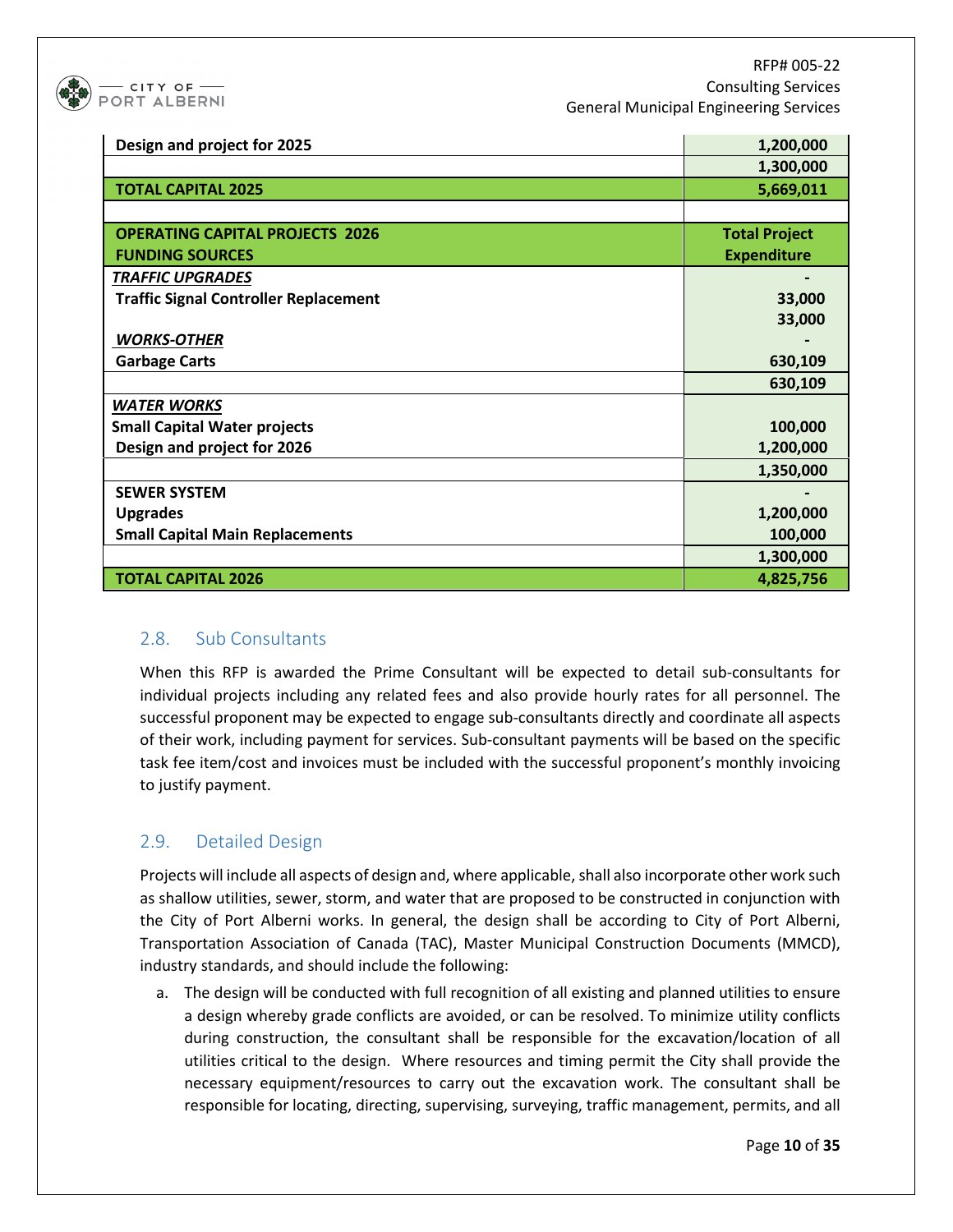

other necessary work to complete the utility locate excavations. In the event that grade conflicts are unavoidable, the consultant shall coordinate relocation with the respective utility.

- b. Digital drawings are to use **MMCD's**latest version of Civil 3D and Port Alberni Design Template, available on the City website.
- c. The Consultant shall prepare a detailed traffic staging plan showing detour routes, lane and road closures, special signage and/or other traffic control devices required during construction. The traffic staging plan (TSP) shall be included as part of any tender drawing set. The Consultant shall use the current edition of the "Traffic Control Manual for Work on Roadways" published by the Province of British Columbia as the guideline for the traffic plan for this project. The traffic plan is to include reference to standard Ministry of Transportation and Infrastructure (MOTI) signs as well as details for any non-standard signs that are to be made by the contractor. Note that a detailed traffic management plan will be submitted by the construction contractor's traffic control professional as part of the road usage permit process, and will be based on the traffic staging plan prepared by the engineering consultant.
- d. Provide supporting information and apply for all permits required such as heritage conservation act permits, environmental, provincial public highway permit, and others.
- e. Create an Environmental Management Plan for all related construction activities, where required, for inclusion in contract documents.
- f. Submit a pdf and two (2) sets of drawings and specifications to the City of Port Alberni for review and approval prior to finalizing the tender ready package at 60% and 90%. The Consultant should allow a minimum of two weeks review by the City for each submission. The Consultant will be responsible for meeting with the City after each submission and shall take accurate notes of these meetings and compile comments for review and incorporation into the final drawings and specifications.
- g. Prepare cost estimates for each phase of the proposed works for budget comparison purposes, with cost breakdown according to funding source. Note that cost estimates shall include all third-party work that must be constructed in conjunction with the project.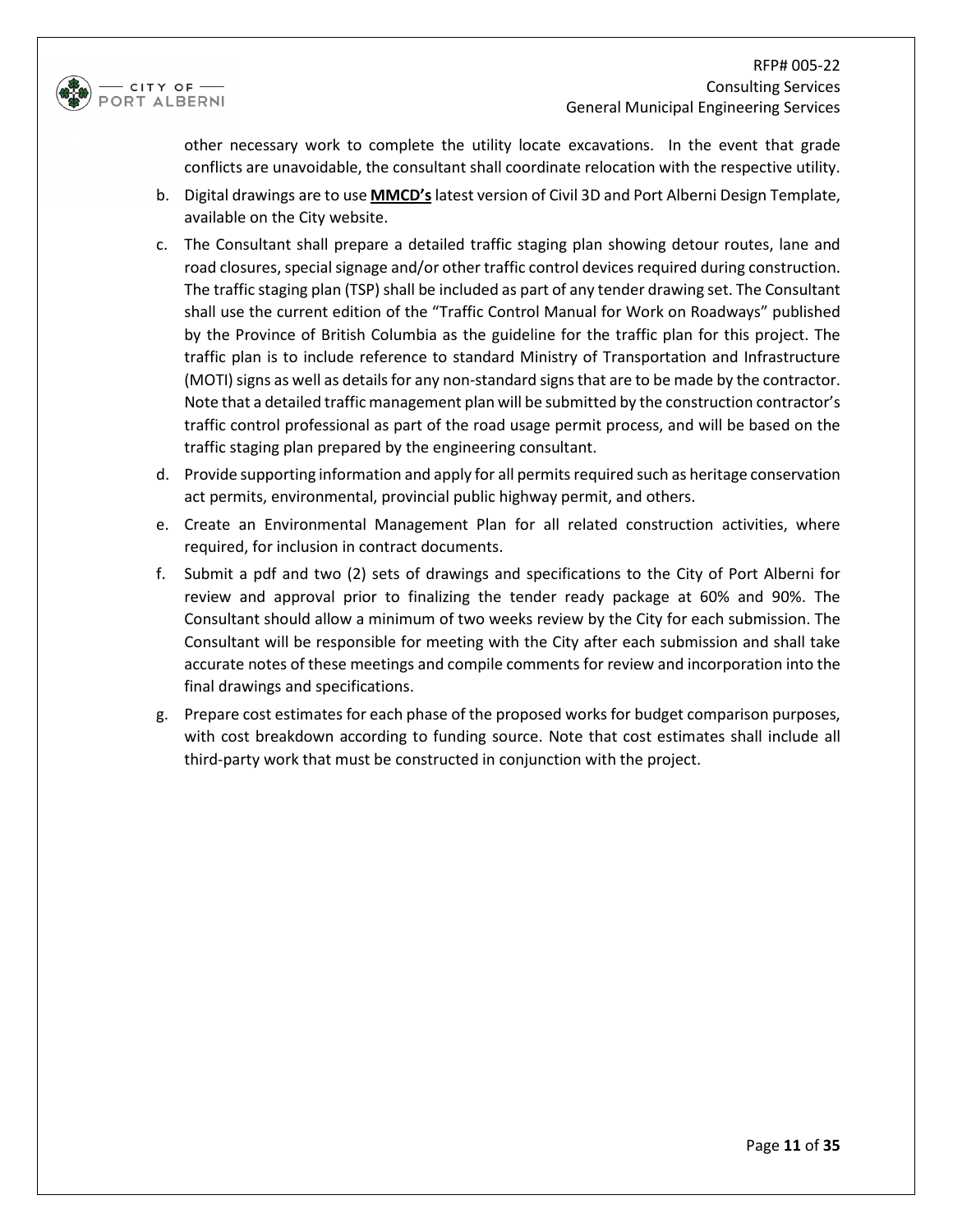

#### **Detailed Design Deliverables:**

- $\Box$  Affected property owners, residents, and businesses feedback review meeting
- Detailed design drawings for City review (PDF and AutoCAD Civil 3D)
- $\Box$  Final detailed design drawings approved by the City (PDF and AutoCAD Civil 3D)
- $\Box$  Updated design basis
- $\Box$  Class "A" ( $\pm$ 10-15%) cost estimate
- D Updated project schedule
- D Detailed design review meeting
- $\Box$  Submit all applicable notifications
- $\Box$  Obtain all applicable permits and business licences

#### 2.10. Traffic Staging Plan

The Consultant shall prepare a detailed traffic staging plan showing detour routes, lane and road closures, special signage and/or other traffic control devices required during construction.

The traffic staging plan shall be included as part of the tender drawing set. The traffic management plan submitted by the construction contractor's traffic control professional will be based on the traffic staging plan.

Use the most recent Traffic Management Manual for Work on Roadways, as a guideline. Reference standard signs, as per MoTI. Note non-standard signs that the contractor will be required to create.

#### **Traffic Staging Plan Deliverables:**

□ Traffic Staging Plan drawings

# 2.11. Procurement Services and Support

The Consultant will assemble and provide Issued for Tender (IFT) documents to the City of Port Alberni Procurement Services staff who will manage and host the competitive bid process using its front-end documents and electronic procurement portal. The intent is to issue a formal Tender, select a qualified low bid and award a MMCD Construction Contract.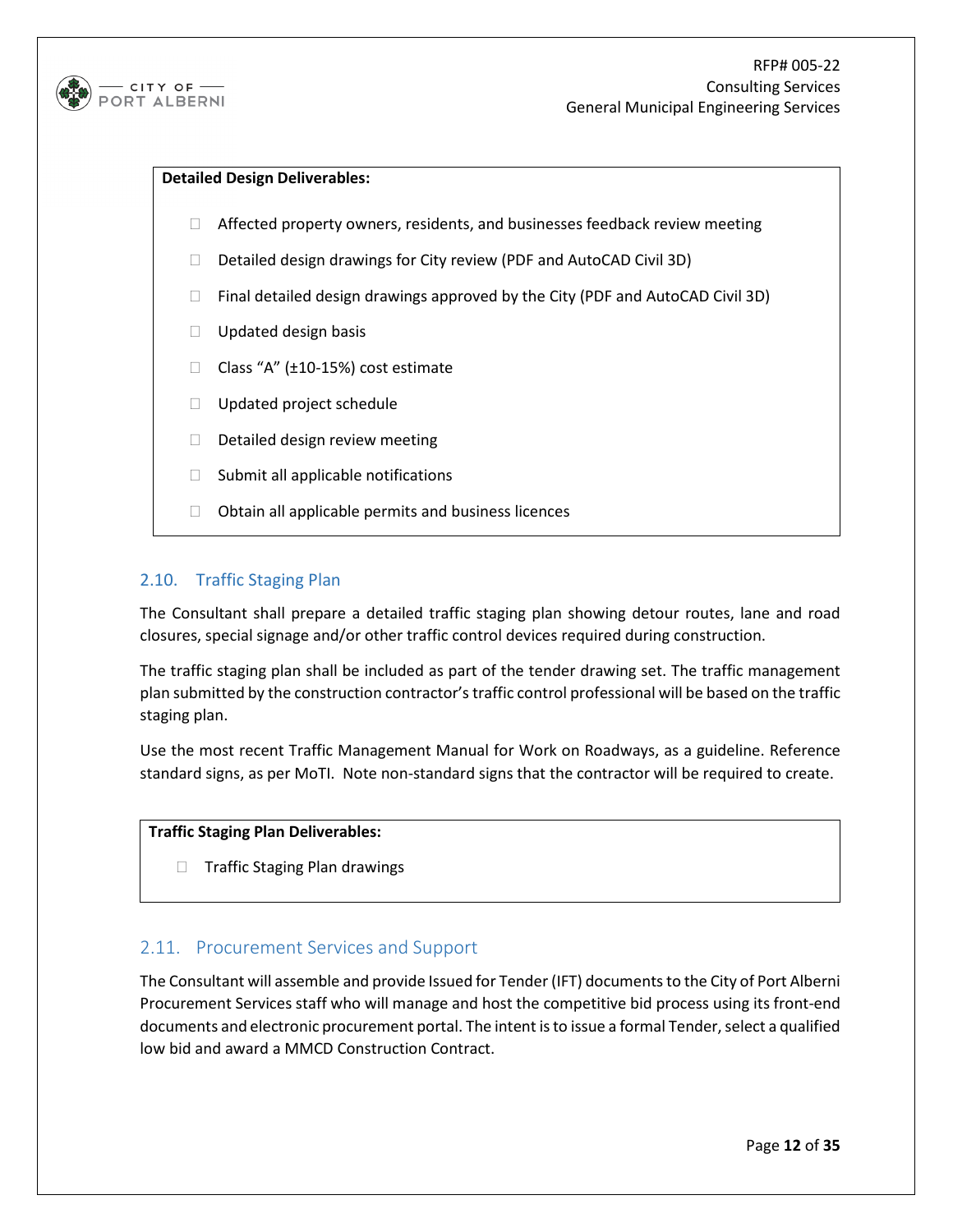

The Consultant will be requested to provide technical advisory services on an "as required basis" during the Tendering process, and generally includes the answering of questions, preparation of addenda, and all other services normally expected of the engineer to the point of the receipt of tenders.

#### **Procurement Services Deliverables:**

- $\Box$  Issued for Tender (IFT) drawings and specifications to be used by the City for tendering (PDF, Excel, and Word formats)
- $\Box$  Schedule of Quantities
- $\Box$  Bid comparison table of all tenderer's unit prices based on the Schedule of Quantities along with the Consultant's estimate
- $\Box$  Recommendation to the City on tender acceptance and award
- $\Box$  Digital Issued for Construction (IFC) drawings and contract documents, and two sets of hardcopies to be supplied to the successful Contractor

# 2.12. Construction Administration

Administer the contract in accordance with the MMCD documents and guidelines. The Consultant will be appointed the role of Contract Administrator (CA) and will be responsible for administering all aspects of the project construction contract, including those items that fall outside of the general contractor's responsibility.

The services shall be performed in the City of Port Alberni, unless otherwise authorized by the City, and under the direct supervision of a Professional Engineer licensed to practice in BC. Provide a fulltime qualified inspector, acceptable to the Owner(s), at the project site. If less than full time is proposed on a project the City will need to understand the rationale and approve the request on a project by project basis. Rationale may include circumstances such as the inspector working on simultaneous City projects where the Responsible Registrant approves.

The following duties are in addition to those listed in the most recent MMCD Platinum Edition Volume 1 Section 3:

- The CA shall coordinate construction with other projects, events, and stakeholder needs, as required.
- Coordinate all work required to comply with Acts, regulations, permits, and approvals authorizing work on the project, and ensure the contractor is complying with the requirements of the respective permits and approvals. Coordinate and provide, as required, qualified professionals at the place of work.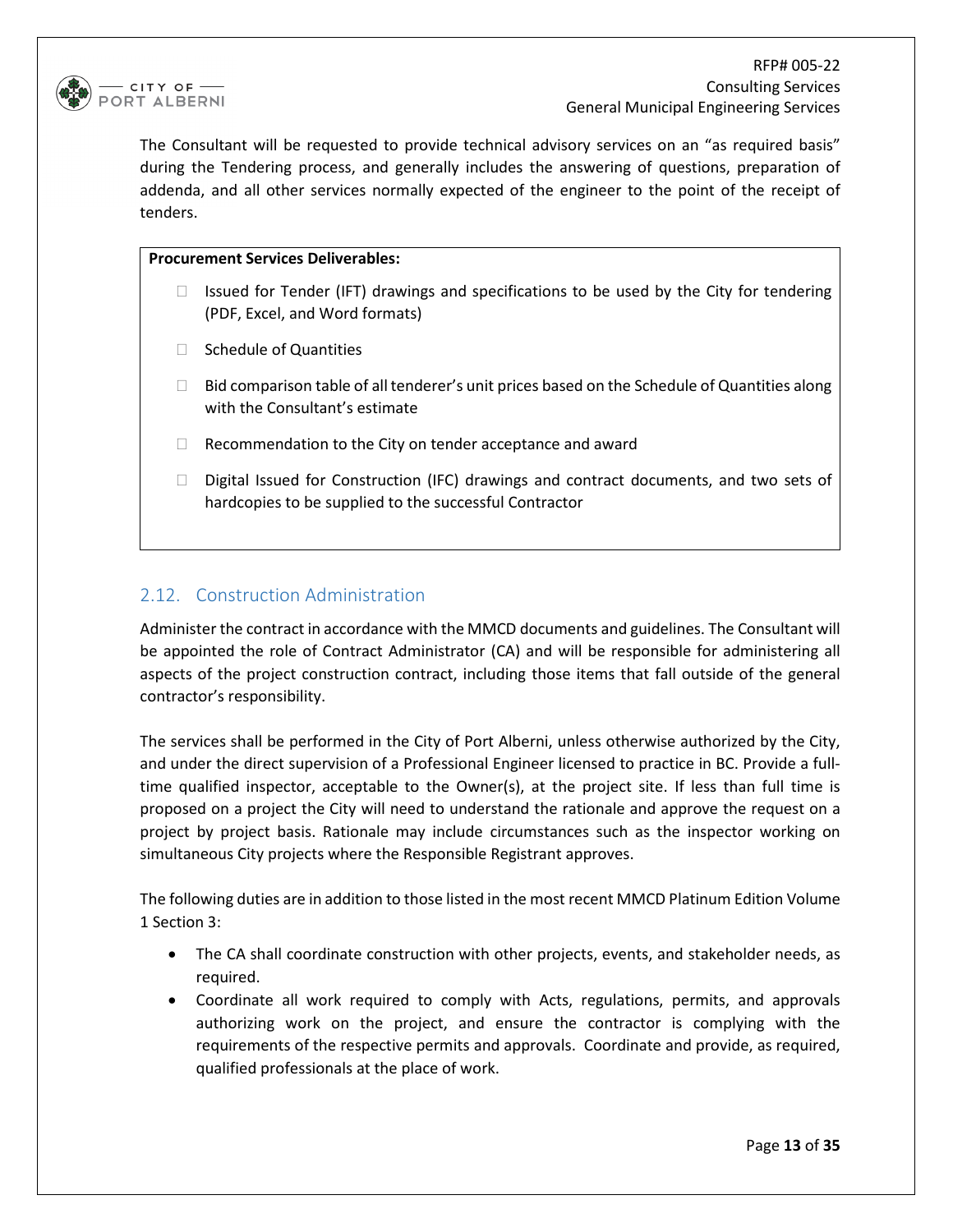

• The CA shall provide the Owner(s) with a copy of all significant correspondence related to the project within two Days of receipt or dispatch and report promptly upon discovery of any significant and unusual circumstances.

#### **Construction Services Deliverables**

- $\Box$  Provide property owners and residents with advanced written notice of proposed construction work, and meet with all parties to identify and resolve issues, such as service interruption and property access, which may reasonably occur during construction. Written notifications to be provided by City of Port Alberni Communications Officer.
- $\Box$  Provide and update signs to inform the community of the construction work and schedule.
- $\Box$  Coordinate and administer a pre-construction meeting with the Owner(s), Contractor, and other stakeholders
- Coordinate and attend regular **weekly** construction meetings with the contractor and other parties
- $\Box$  Provide the City with an updated project schedule and cost estimate which includes all project costs such as engineering, construction administration, and any third-party contracts, to accompany all monthly construction progress payments.
- $\Box$  Provide written and photographic record of the project area, including the inside of private buildings that could reasonably be affected by construction activities, prior to construction, and sufficient to provide valid substantiation and relevant testimony in the settlement of any claim involving the Owner(s)
- $\Box$  Coordinate a structural evaluation of all structures that may be affected by construction activities, prior to construction, and sufficient to provide valid substantiation and relevant testimony in the settlement of any claim involving the Owner(s)
- $\Box$  Provide survey information and sufficient control points within the construction area to allow the Contractor to accurately layout and construct the proposed works
- $\Box$  Complete Inspector's daily site diaries using a MMCDA template or equivalent

#### 2.13. Meetings

Proponents should be aware that regular meetings with the City and other parties are required for successful delivery of this project.

The following provides an overview of meetings to be included for the project.

a. Meet with City of Port Alberni staff to review the design concepts and to gather information. The consultant will provide a detailed schedule of the proposed work plan as well as an itemized account of information required from the City of Port Alberni and the timing of City input. The Consultant shall record minutes of all meetings and distribute to all in attendance. These minutes shall clearly show the requisite actions that are necessary for all individuals.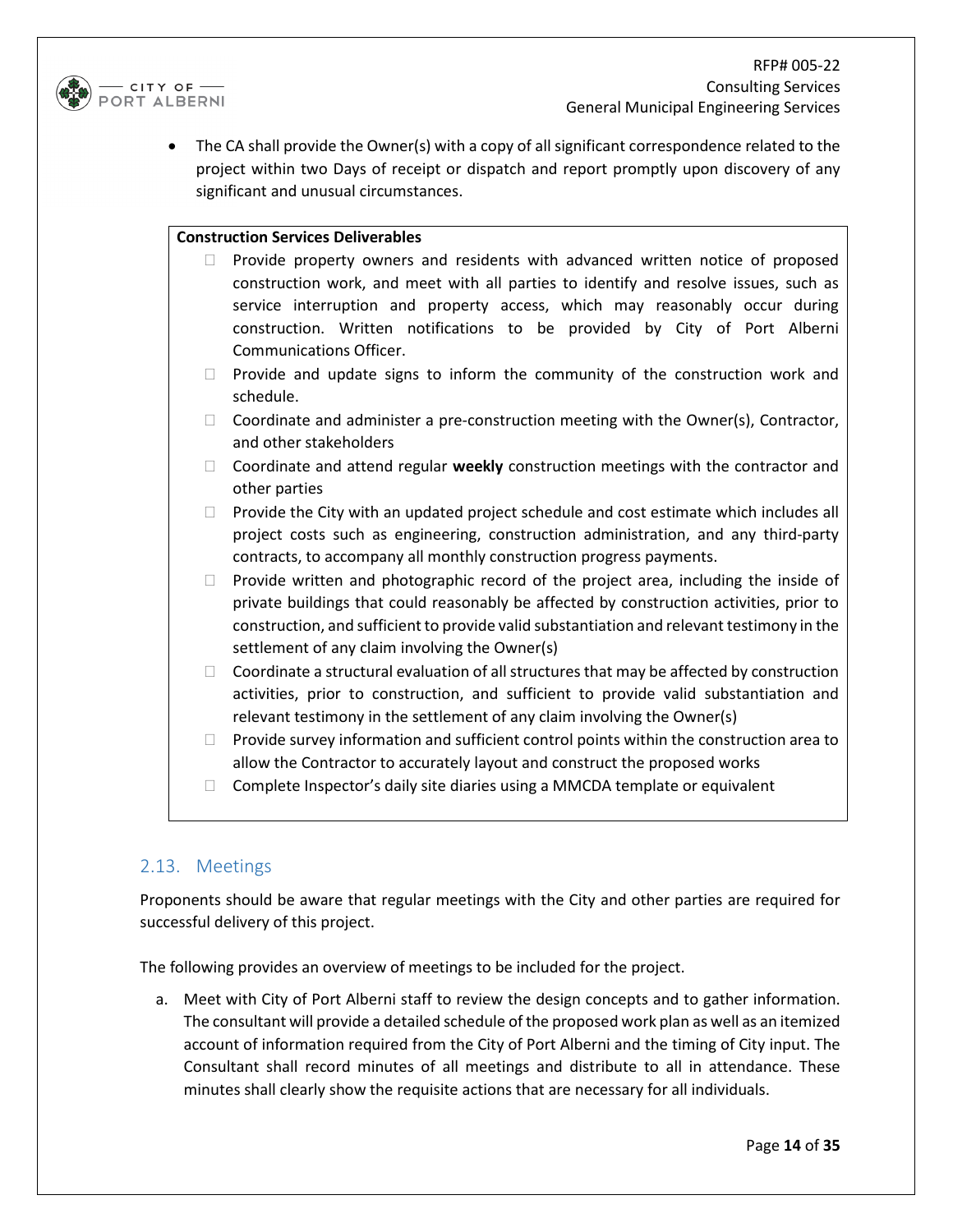

- b. Meet with City staff, as required, to review the design and interim issues that may arise during preparation of the design.
- c. Meet with all affected utilities, at the onset of the project, to determine if system improvements are desired and coordinate design and construction of the work to occur in conjunction with City works.
- d. Review all available information and meet with the City and other utility providers to verify the location of all City utilities and other utility and service companies' infrastructure, along with planned infrastructure that may affect design. Proponents must also meet with the respective parties to identify any relocation or upgrading work that may need to be performed prior to or during the construction of this project, including any planned maintenance. Where the City is responsible for the proposed changes, submit detailed drawings and estimates of the work to be done and meet with the City to review these proposed items.
- e. Meet with City staff to review pre-design concepts and recommended options prior to proceeding to detailed design stage.
- f. Meet with all affected utilities to review the Detailed Design at the 60% completion milestone. The consultant shall be responsible for coordinating all utility designs and work completed by others to ensure the proposed project completion date is met.
- g. Meet individually with all affected property owners, residents, and businesses, prior to the 90% design completion milestone. Prior to advancing design to the next stage, proponents must have met with owners and residents and reviewed results of these meetings with City staff. Feedback from these meetings will be used to inform the final design and construction contract documents with consideration of impact to private property and owners' requirements.
- h. Meet with City Staff to review the Detail Design at the 90% completion milestones.
- i. Meet with stakeholders prior to construction of the project. The City will be responsible for sending invitations, advertising and reserving the meeting facility. The Consultant shall be responsible for the preparation and conduct of the meeting as well as all equipment and other resources.
- j. Meet with Emergency Services and other affected service suppliers such as garbage and recycling and transit/school bus if applicable to review access during construction.
- k. The Consultant shall clearly include in the proposal any proposed addition or modification to the above format.

#### **Meeting Deliverables:**

• The Consultant will prepare and distribute an agenda in advance of all meetings, and record and distribute minutes within two business days after all meetings. Meeting minutes shall clearly show the requisite actions required for all individuals.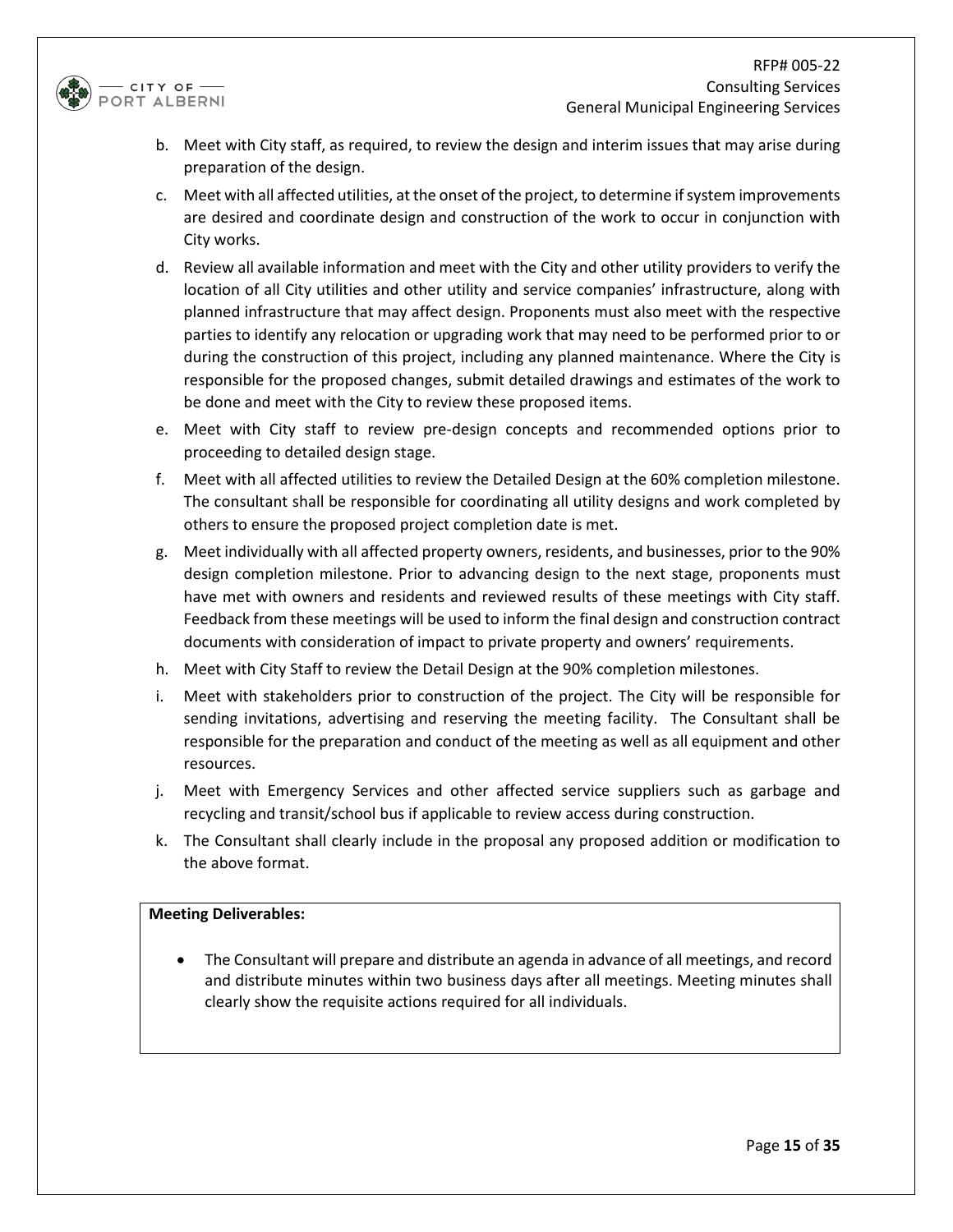

### 2.14. Post Construction Record Drawings and Documents

The Consultant shall prepare and submit to the City sealed as built record drawings in paper and electronic format to City's current version of Civil 3D compatible digital computer data as well as service cards for the project. Record Drawings and other supporting information shall be in accordance with City and MMCD standards and submitted within sixty (60) calendar days from the date of substantial completion of the work. Engineering survey to confirm as-constructed works shall be independent of the survey work carried-out by the Contractor.

Where applicable the consultant shall supply Operations and Maintenance Manuals for sedimentation devices, instream works, lift stations, pump stations, valve chambers, flushing chambers, and other works as required.

To accommodate the City's accounting and reporting standards (PSAB) the consultant shall provide, in a format approved by the City, a detailed accounting of all new and rehabilitated infrastructure for each of the City's PSAB infrastructure classes, as well as for each funding source. This information shall be based on actual quantities constructed and shall include location information.

#### **Post Construction Deliverables**

- $\Box$  Signed and sealed digital PDF record drawings
- $\Box$  Digital record drawings must use the MMCD's latest templates and be compatible with the City's version of Civil 3D (currently 2022)
- $\Box$  Operations and Maintenance manuals, if applicable
- $\Box$  Memorandum with maintenance recommendations and permit/licence instructions
- $\Box$  Final design brief memorandum documenting all work completed on the project
- $\Box$  Service card(s) development and updates
- $\Box$  Digital photos accrued during construction of construction

#### 3. Proposed Schedule and Milestones:

The City is working towards completing project designs one year and tendering/constructing the following year. With award of this contract the successful proponent would commence designs for the proposed 2023 Capital Construction year. Design and construction for the 2022 year has already been awarded to a consultant. The City has proceeded in this manner to provide the successful proponent an opportunity to work on a few projects initially and get familiar with the City prior to the pressures of construction. This also provides the successful proponent an opportunity to ensure they have the right resources available to Port Alberni projects to avoid scheduling slips.

The following table provides a general outline and timing of key milestones.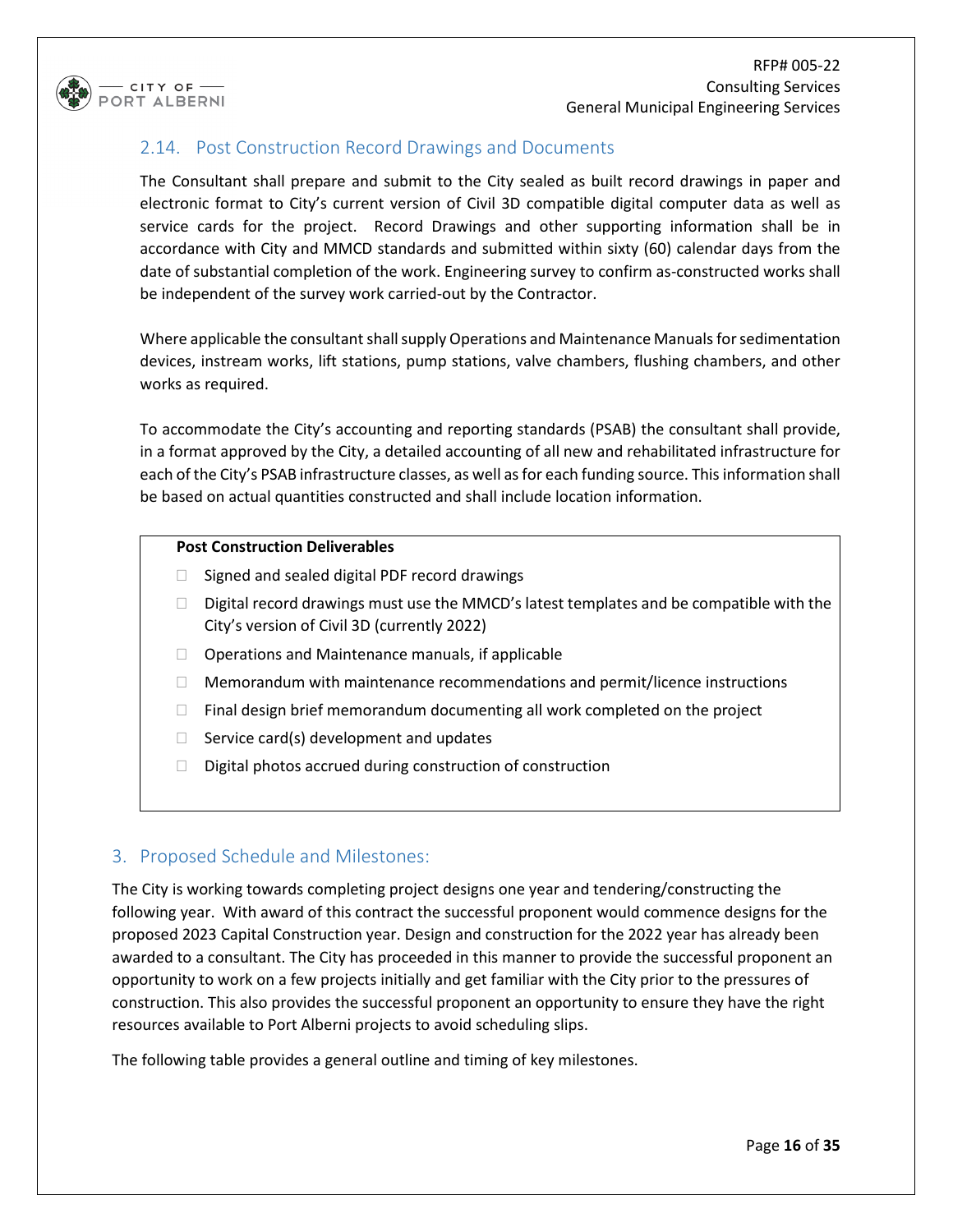

| <b>Key Milestone and Schedule Consideration</b> | <b>Completion Date</b> |
|-------------------------------------------------|------------------------|
| <b>RFP Period Close</b>                         | May 6, 2022            |
| <b>Estimated Award</b>                          | May 20, 2022           |
| Preliminary Meeting to discuss 2022 work        | June 3, 2022           |

Proponents should provide a detailed work plan (including GANNT chart) showing key milestone dates, permit lead times, and the required tasks proposed to successfully deliver each of the future projects. Proponents are encouraged to provide a realistic and achievable schedule that allows for overall project completion. A sample of a Gannt chart should be included in this RFP.

# 4. Funding

Budget for engineering design is anticipated to be approved before the award of this RFP as part of the annual capital budget approval process. Award is contingent upon Councils approval.

Current accounting practices (PSAB) require the City to identify new works and rehabilitated works separately. The Consultant shall be required to further separate costs into new and rehabilitated works as well as the respective capital asset categories to assist with the City's public sector accounting practices.

# 5. Disclosures by the City:

The proposal must contain the following endorsement:

• "Identified key project team members shall only be replaced with written approval of the City's Project Manager.

The Proponent shall provide a brief consolidated listing of all proposed modifications and/or deletions of the Terms of Reference, or it will be deemed that every clause will be strictly adhered to.

Sub-consultants are subject to all the Terms and Conditions specified in the Request for Proposal.

#### **The pre-conditions of award that apply to this RFP, if any, are set out below.**

Upon notification of award, the successful Consultant shall provide the following:

- $\Box$  Valid General Liability Insurance policy naming the City of Port Alberni as additional insured with a minimum of \$5,000,000 liability coverage.
- Valid Errors & Omission Insurance Minimum \$2,000,000.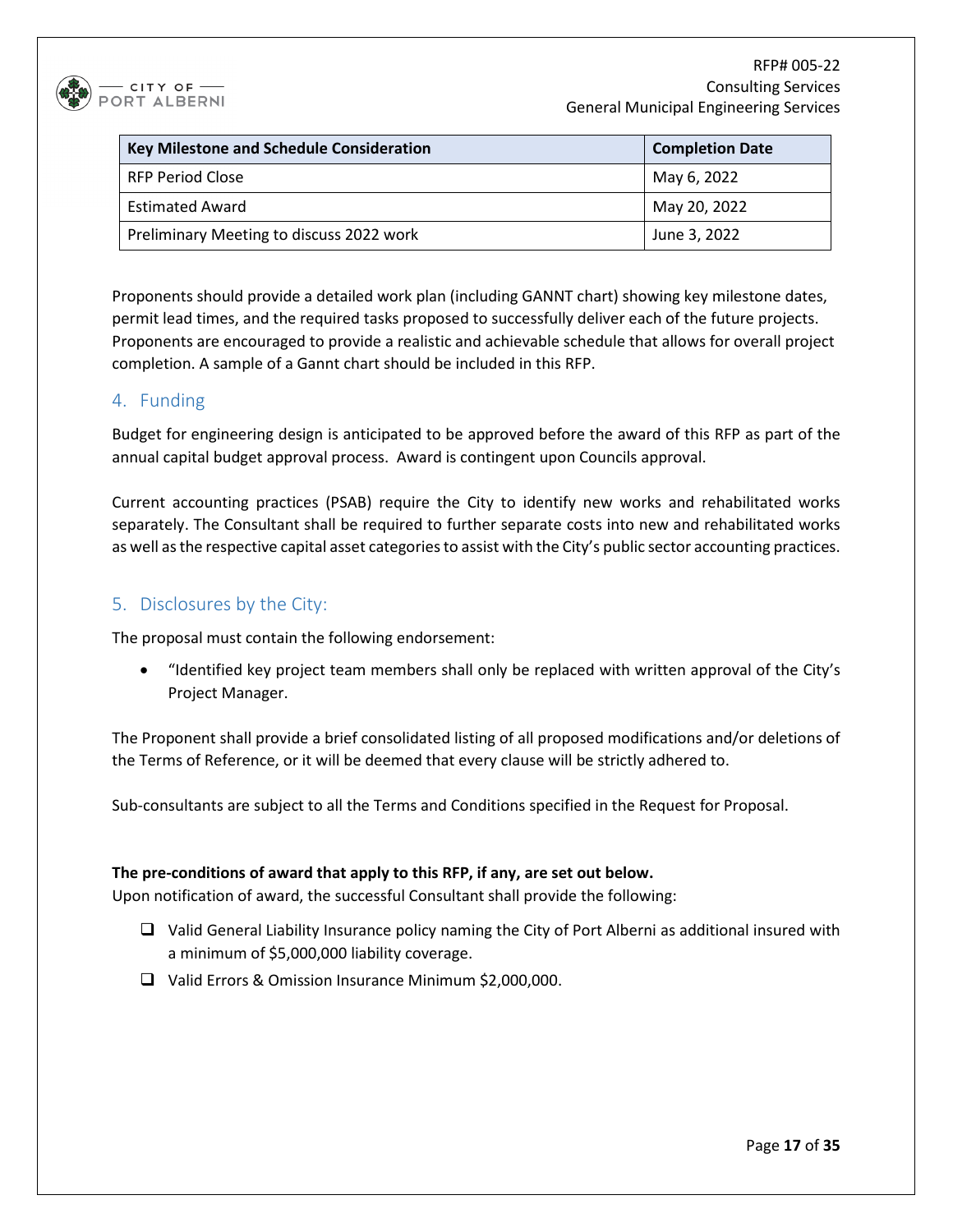

# Part B: The RFP Process

This Part B details the terms and conditions of how this RFP process will be run by the City, and how the Contractor will be selected. Respondents to this RFP must ensure they follow all the terms detailed below. Failure to follow the terms of this Part B may result in a Proposal being rejected.

#### 1. Key Details:

#### 1.1. RFP Contact Person:

The sole point of contact at the City of Port Alberni for any queries or questions related to this RFP is:

Rob Dickinson, Director of Engineering & Public Works

#### Rob\_dickinson@portalberni.ca

The above-named RFP Contact Person is the only person that any Respondent to this RFP may contact during this RFP process. Information obtained from any source other than the RFP Contact Person is unofficial and must not be relied upon as part of this RFP. Respondents must not contact any other employees, officers, consultants, agents, elected officials or other representatives of the City of Port Alberni regarding matters related to this RFP. Any Respondent found to have contacted persons other than the RFP Contact Person, may be disqualified from submitting a Proposal, or have their Proposal rejected.

All questions regarding this RFP must be submitted in writing prior to the Deadline for Questions detailed under Section 1.2 of this Part B. Questions received after the Deadline for Questions will be addressed if time permits. The Respondent is solely responsible for seeking any clarification required regarding this RFP, and the City shall not be held responsible for any misunderstanding by the Respondent.

#### 1.2. Timetable:

This RFP process will run to the following timetable. This timetable may be amended at the City's discretion through the issuance of an addendum to this RFP.

| Event:                            | Date:                 |
|-----------------------------------|-----------------------|
| Issue Date of this RFP            | April 8, 2022         |
| <b>Deadline for Questions</b>     | <b>April 22, 2022</b> |
| Last Day for Issue of Addenda     | April 29, 2022        |
| <b>RFP Closing Date and Time:</b> | May 6, 2022 02:00 PM  |
| Notice of Award Date (estimated)  | May 20, 2022, 2:00pm  |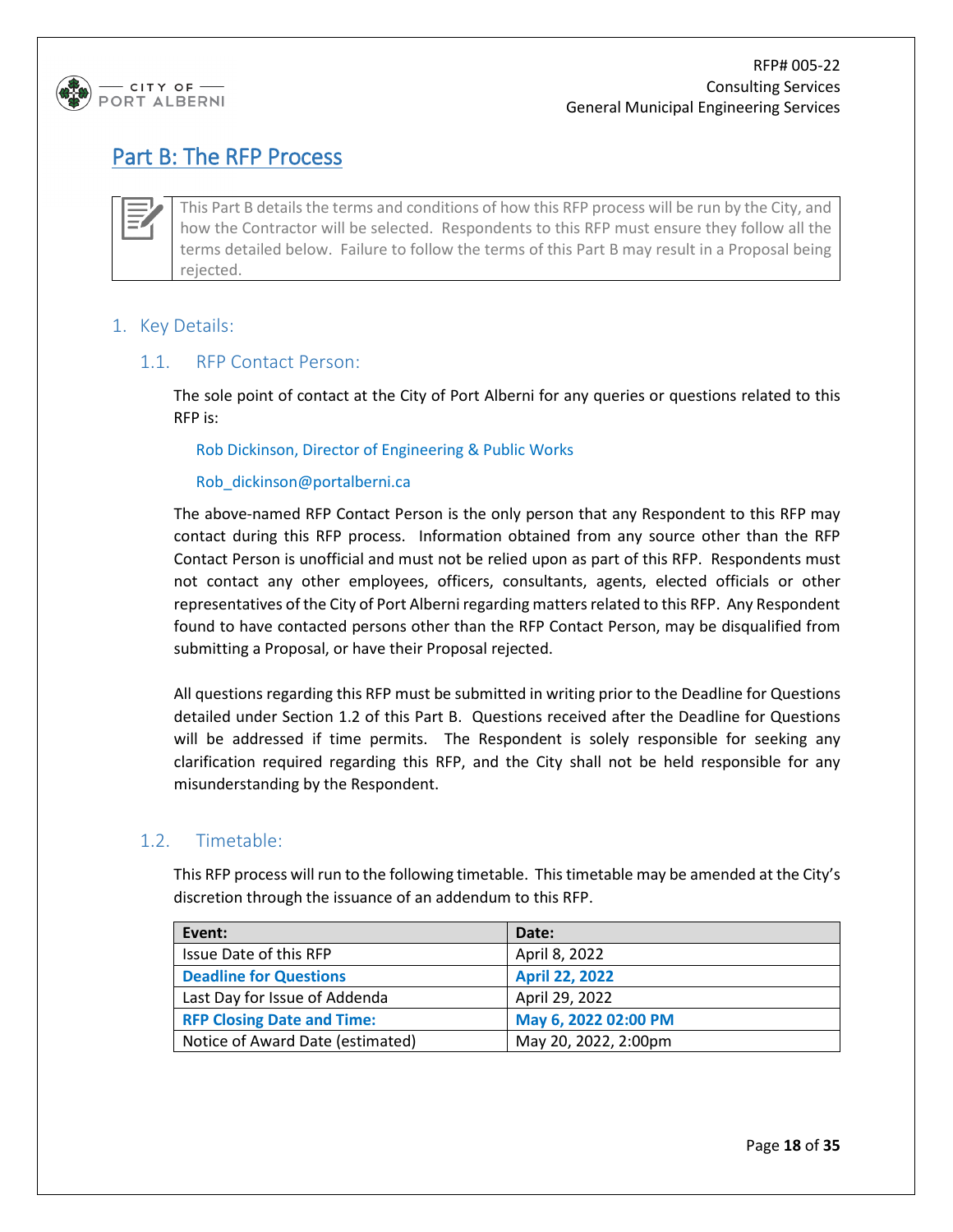

# 1.3. Submission of Proposals (Address, Date & Time, Format):

Proposals to this RFP should be submitted in accordance with the following instructions to submit via our Public Portal:

#### **1.3.1 Prepare your submission materials:**

#### **Requested Information**

| <b>Name</b>                        | <b>Type</b>           | # Files  | Requirement |
|------------------------------------|-----------------------|----------|-------------|
| Appendix A - Certification Form    | File Type: PDF (.pdf) | Multiple | Required    |
| Appendix B - Pricing Form          | File Type: PDF (.pdf) | Multiple | Required    |
| Appendix C - Respondent's Proposal | File Type: PDF (.pdf) | Multiple | Required    |

#### **Requested Documents:**

Please note the type and number of files allowed.

#### **1.3.2 Delivery of the Proposal**

Proposals shall be submitted by email to Rob Dickinson, Director of Engineering & Public Works at [rob\\_dickinson@portalberni.ca](mailto:rob_dickinson@portalberni.ca), or 1 paper copy and an electronic copy on a USB stick can be delivered to:

City of Port Alberni, 4850 Argyle Street, Port Alberni, BC V9Y 1V8

Proposals received after the Closing Time shall not be considered. Proponents are solely responsible for ensuring that their Proposal is received by the Closing Time.

The Closing Time for this RFP is: May 6, 2022 at 2:00pm PDT.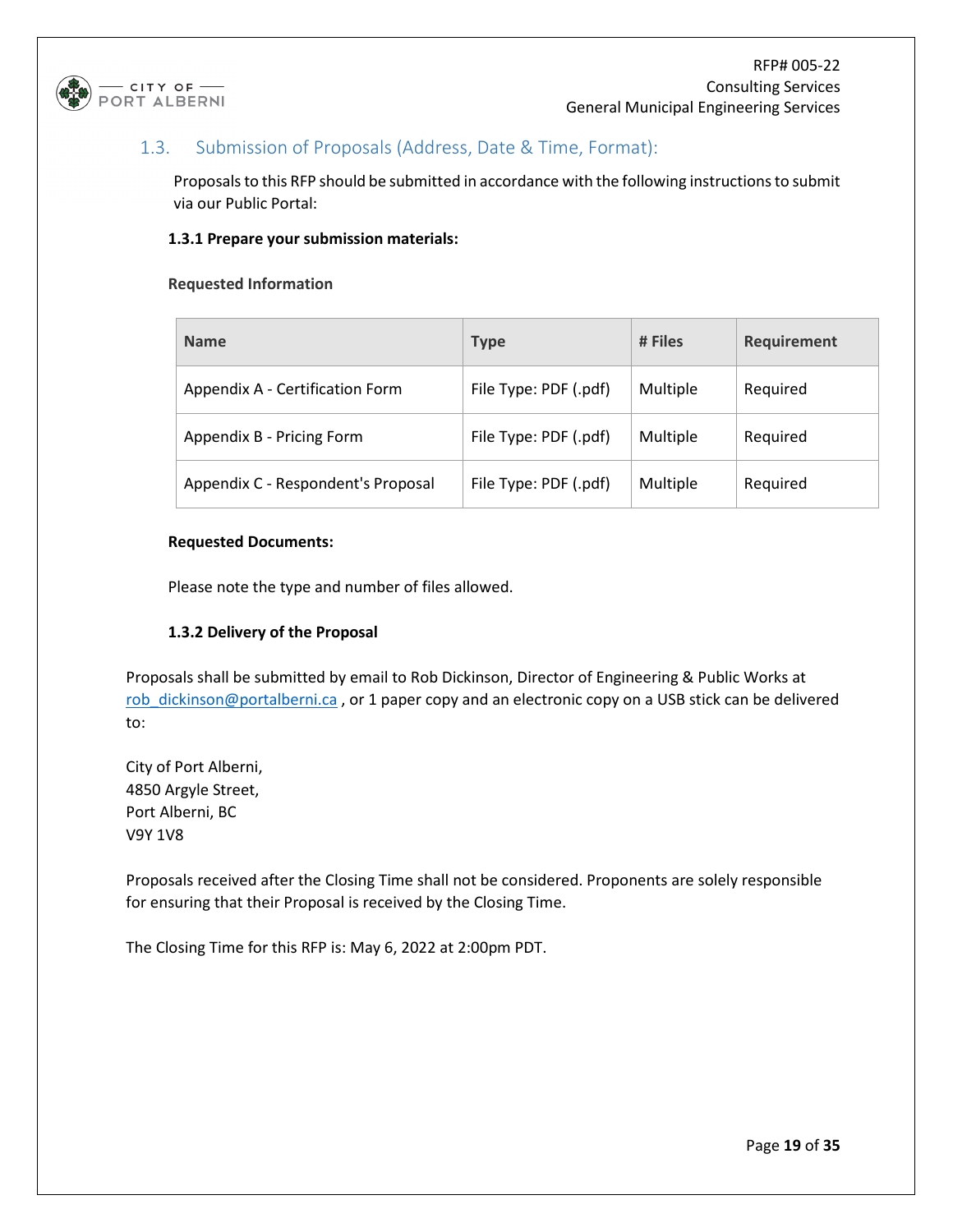

### 2. Definitions Used in this RFP:

The following are definitions used in this RFP document. Whenever one of the following terms is used with a capitalized first letter, the term shall have the meaning as set out in this section.

- 1.1. "Addenda" or "Addendum" means additional information or amendments to this RFP, issued by the City in accordance with Section 5 of this Part B.
- 1.2. "City" means the City of Port Alberni.
- 1.3. "Contract" means a written agreement for the provision of the Services that may result from this RFP, executed between the City and the successful Respondent to this RFP.
- 1.4. "Contractor" means the successful Respondent to this RFP who enters into a Contract with the City.
- 1.5. "Closing Date and Time" means the date and time that Proposals to this RFP must be received by in accordance with Section 1.2 of this Part B.
- 1.6. "Proposal" means a Proposal submitted by a Respondent in response to this RFP.
- 1.7. "Respondent" means a person or entity that submits a Proposal to this RFP.
- 1.8. "RFP" means this Request for Proposals RFP005-22, including all Parts A to D.
- 1.9. "Section" means the numbered section of the referenced part of this RFP.
- 1.10. "Services" means the Services which the City seeks to be provided by the Contractor, as outlined in Part A.
- 1.11. "Subcontractor" means a person, partnership, firm or corporation that the Respondent proposes to contract with to deliver part of the Services, in a subordinate relationship to the Respondent.

# 3. Amendment of a Proposal by Respondent:

A Respondent may amend a Proposal at any time up until the RFP Closing Date and Time. Amendments must be submitted in the same way as the original Proposal, as detailed in Section 1.3 of this Part B. Amendments to a Proposal must be clearly labelled as such, must contain the RFP reference number and title, and the full legal name and legal address of the Respondent. Amendments must clearly detail which part(s) of the Proposal is being amended or replaced.

#### 4. Withdrawal of a Proposal by Respondent:

A Respondent may withdraw a Proposal that is already submitted at any time throughout the RFP process, including after the Closing Date and Time.

#### 5. Addenda Issued by City:

This RFP may only be amended by way of an Addendum issued in accordance with this Section. At any time up until the Closing Date and Time, the City may issue an Addendum in order to amend, clarify, or answer questions to this RFP. Each Addendum will be issued at the same location and in the same manner as this RFP document (website location). Each Addendum will form an integral part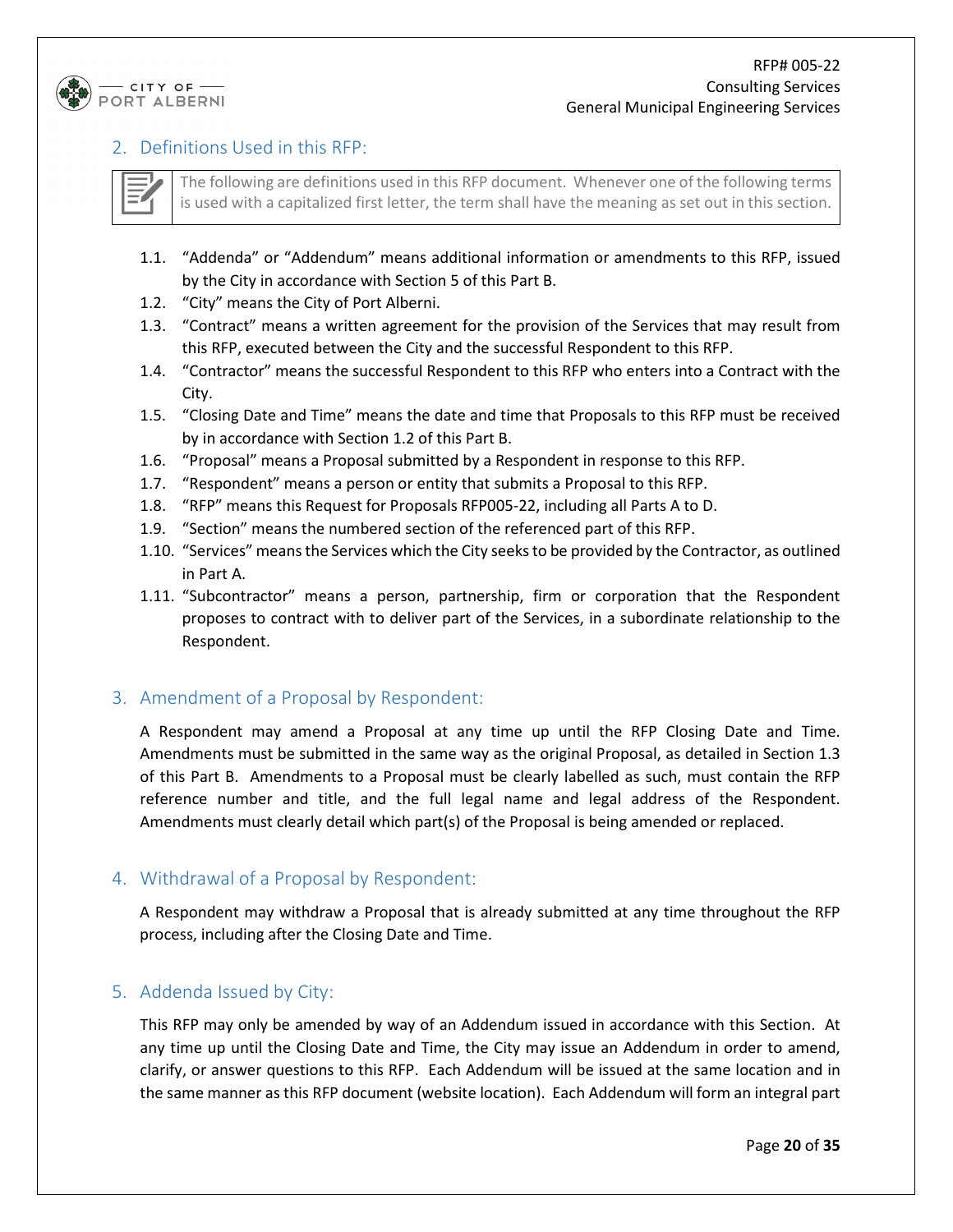

RFP# 005-22 Consulting Services General Municipal Engineering Services

of this RFP. Respondents are solely responsible for checking for Addenda up until the Closing Date and Time. If the City deems it necessary to issue an Addendum after the Last Day for Issue of Addenda, as detailed in Section 1.2 of this Part B, then the City may extend the Closing Date and Time in order to provide Respondents with more time to complete their Proposal.

Proposals should confirm receipt of all Addenda in Appendix A – Certification Form of their Proposal.

#### 6. Evaluation of Proposals & Award of Contract:

The City will conduct the evaluation of Proposals and selection of a successful Respondent in accordance with the process detailed in this Section. Evaluation of Proposals will be by an evaluation committee which may include the City's Finance and Engineering Departments and stakeholders, as well as key City employees. The City's intent is to enter into a Contract with the Respondent who has met all mandatory criteria and minimum scores, and who has the highest overall ranking based on this evaluation process.

#### 6.1. Mandatory Criteria:

Proposals not clearly demonstrating that they meet the following mandatory criteria will be excluded from further consideration in the evaluation process.

| <b>Mandatory Criteria:</b>                                                |  |  |  |
|---------------------------------------------------------------------------|--|--|--|
| The Proposal must be received by the Closing Date and Time, in accordance |  |  |  |
| with the requirements of Section 1.4                                      |  |  |  |
| The Proposal must include the following completed form:                   |  |  |  |
| Appendix A – Certification Form                                           |  |  |  |
|                                                                           |  |  |  |

#### 6.2. Scored Criteria:

Proposals that meet all of the Mandatory Criteria will be further assessed against the following scored criteria.

| <b>Scored Criteria</b>                              | Weighting |
|-----------------------------------------------------|-----------|
| <b>Project Team &amp; Qualifications</b>            | 30 points |
| Relevant Experience & Past Performance of the Team  | 30 points |
| Annual Project Delivery Plan                        | 10 points |
| Understanding of Typical Project Risks & Mitigation | 15 points |
| Cost                                                | 15 points |

#### **Respondent Proposals should be;**

- Informed by Part A The Services;
- Take direction from **Appendix C** Respondent Proposal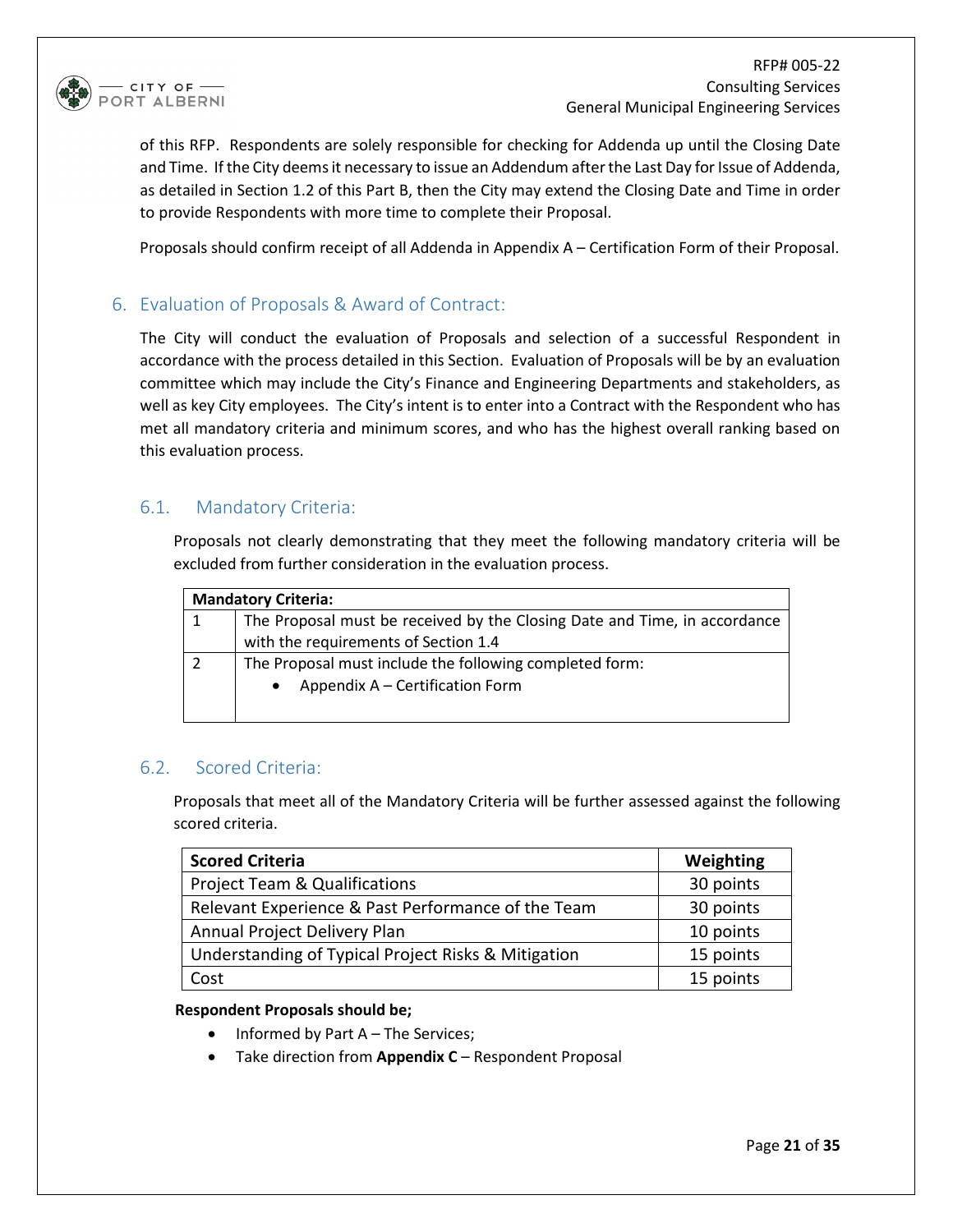

#### 6.3. Scoring Method:

The following method will be used to score the scored criteria:

- **Hourly Rates**: Total Annual Contract Price will be scored relative to other Respondents' Total Annual Contract Prices using the following formula:
	- o *Lowest Total Contract Price ÷ Respondent's Total Contract Price × Weighting = Score*

To determine the Total Annual Contract Price we will estimate 3000 hours of service is required per year, each consultant is then to assign hours as per the following Task-Fee Schedule:

| <b>Task</b>                    | <b>Hours</b> | <b>Hourly Rate</b> | <b>Fee</b> |
|--------------------------------|--------------|--------------------|------------|
| <b>Project Management</b>      | 200 Hours    |                    |            |
| <b>Project Engineering</b>     | 500 Hours    |                    |            |
| <b>Design Drafting</b>         | 1000 Hours   |                    |            |
| <b>Construction Inspection</b> | 1000 Hours   |                    |            |
| <b>Contract Administration</b> | 200 Hours    |                    |            |
| Administration                 | 100 Hours    |                    |            |
| Sub-Total                      | 3000 Hours   |                    | \$         |

Though not considered in the "Total Annual Contract Price" we do expect consultants to provide hourly rates in their proposal for any services they expect to provide over the course of the 3-year contract including but not limited to topographic survey, Senior Partner oversight, and any specialists. These can be outlined in the task Fee Schedule without hourly commitments and not added to the Total Annual Contract Price.

> **Other Criteria**: All other criterion (except Total Contract Price) will be scored by the evaluation committee out of 100, which will then be multiplied by the Weighting factor to provide a weighted score.

# 6.4. Clarifications & Remedy Period:

Notwithstanding the requirements for mandatory criteria and scored criteria detailed in this Section 6, the City will allow the following remedies and clarifications at its sole discretion:

 Remedy for missing Mandatory Criteria: If the City finds that a Proposal fails to meet all of the mandatory requirements detailed in Section 6.1, then the City may provide written notification to a Respondent which identifies the requirements not met and provides the Respondent with 5 calendar days to remedy and supply the requirements. The 5 calendar days shall commence upon notification by the City to the Respondent.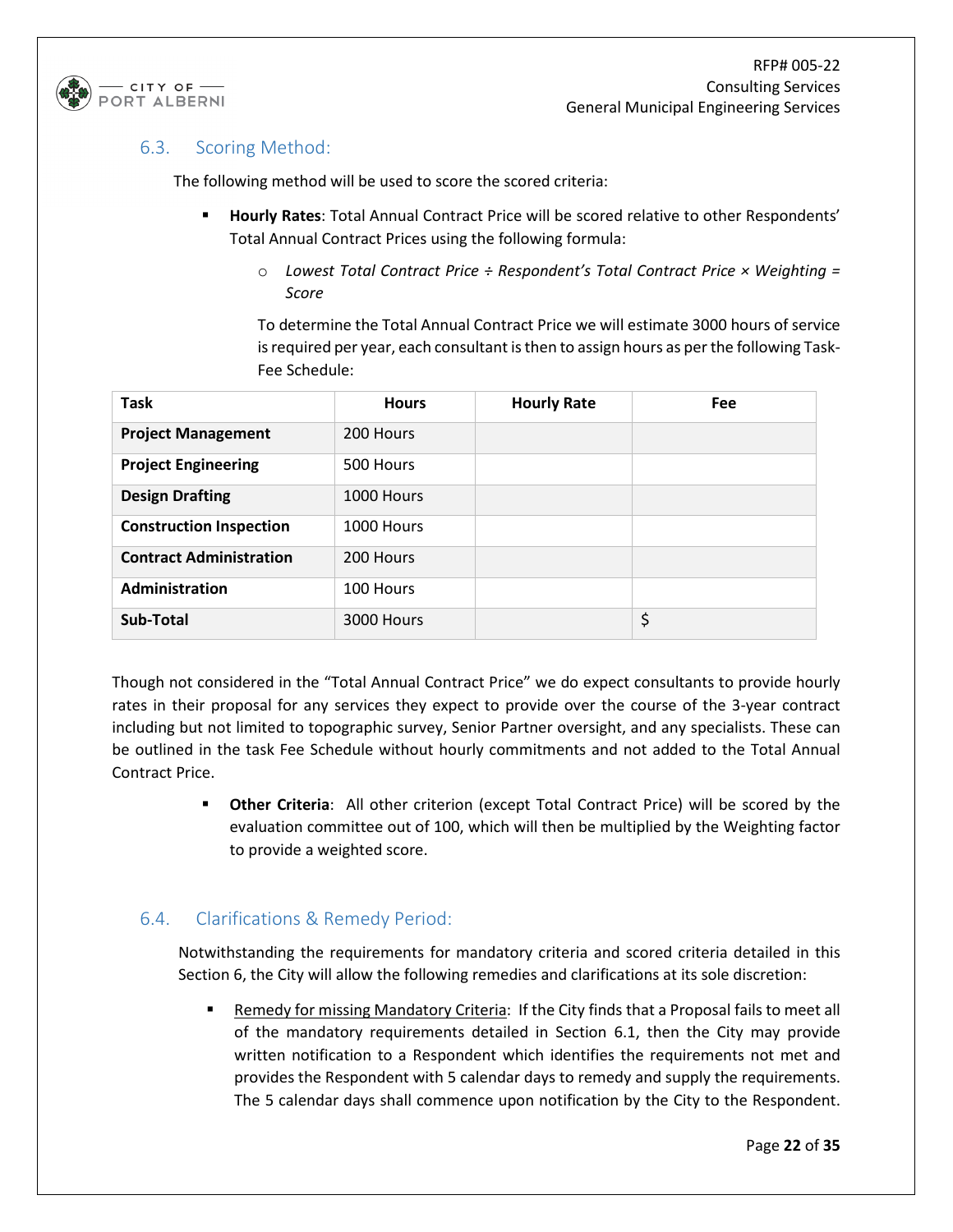

This option to remedy missing requirements shall not apply to Proposals not received by the Closing Date and Time.

 Clarification of Proposals: During evaluation of the scored criteria, the City may at its sole option, request further details or clarification from the Respondent and/or third parties, on aspects of a Proposal by way of a written request for clarification. The written request shall clearly state the required clarification and time limit to supply the information requested. Following receipt of the clarification information, the City may use this information to reassess and/or re-score the Proposal according to the scored criteria.

# 6.5. Ranking of Respondents:

Following completion of the evaluation against the scored criteria, the weighted scores for each Proposal will be added together, and Proposals will be ranked according to their total weighted scores. The Respondent with the highest-ranked Proposal will be invited to conclude a Contract with the City. In the event that two or more Proposals have an equal total weighted-scored, then the Respondent with the Lowest Hourly rates will be invited to enter into a Contract with the City.

# 6.6. Conclusion and Execution of a Contract

Neither the City nor any Respondent will be legally bound to provide or purchase the Services until the execution of a written Contract. Following an invitation to a Respondent, by the City, to conclude a Contract, it is expected that the City and that Respondent would enter into discussions which may include, among other things:

- Clarification or amendment to the scope of work, plus any resulting price adjustments, based on items submitted in the Proposal.
- Amendments to the terms and conditions of the Contract (Part C), based on items submitted in the Proposal.

The City would seek to execute a Contract within 30 days of issuing an invitation to the Respondent to conclude a Contract. If the City and Respondent do not, for any reason, execute a Contract within this time-period, the City may discontinue the process with that Respondent and invite the Respondent with the next-highest-ranked Proposal to conclude a Contract. The City may then continue this process until a Contract is executed, or there are no further Respondents, or the City otherwise elects to cancel the RFP process entirely. For clarity, the City may discontinue discussions with a Respondent if at any time the City is of the view that it will not be able to conclude a Contract with that Respondent.

#### 7. Other Terms & Conditions of this RFP Process:

The following terms and conditions shall also apply to this RFP: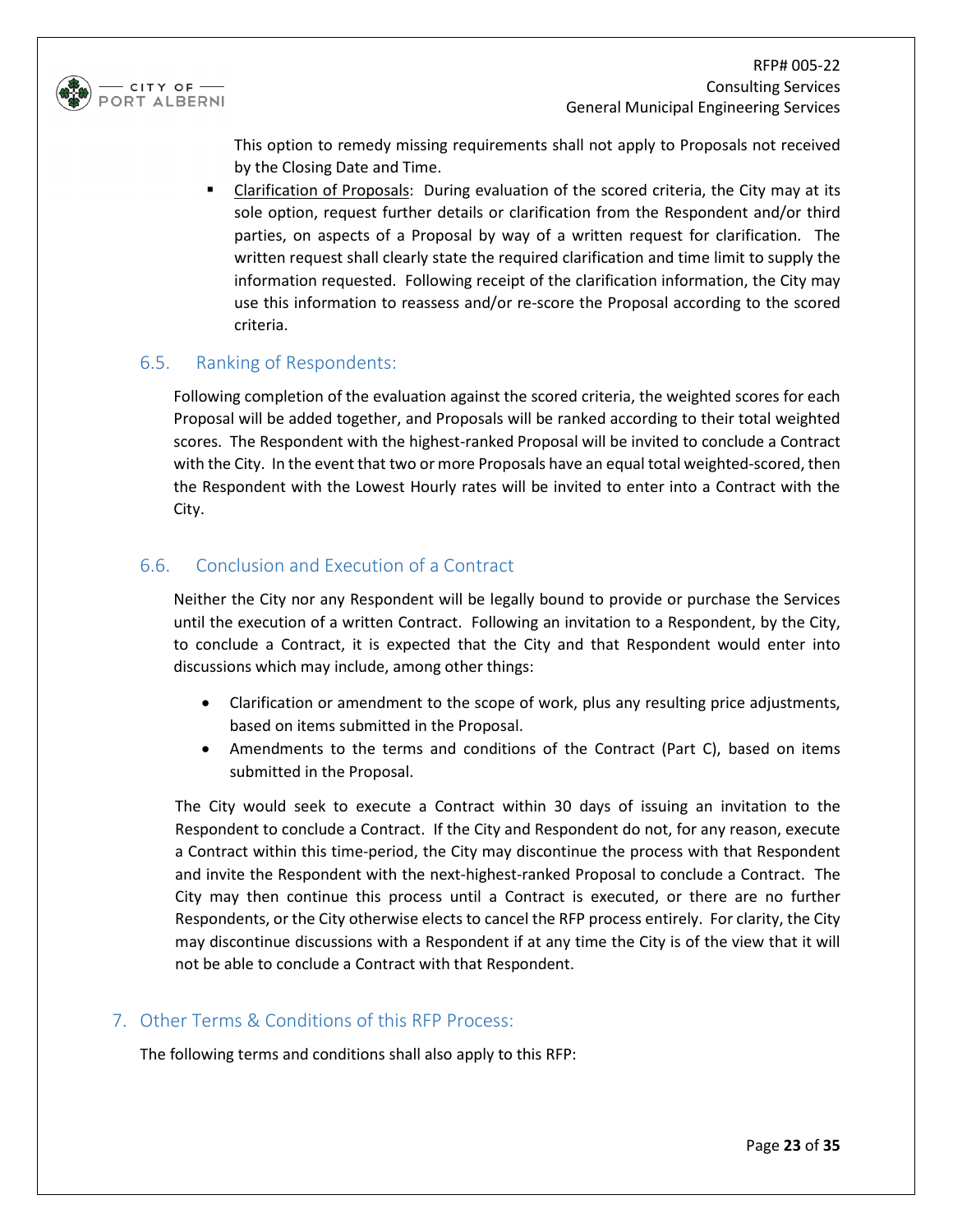

# 7.1. Proposals in English:

All Proposals are to be in the English language only.

### 7.2. Only One Entity as Respondent:

The City will accept Proposals where more than one organization or individual is proposed to deliver the Services, so long as the Proposal identifies only one entity that will be the lead entity and will be the Respondent with the sole responsibility to perform the Contract if executed. The City will only enter into a Contract with that one Respondent. Any other entity involved in delivering the Service should be listed as a Subcontractor. The Respondent may include the Subcontractor and its resources as per of the Proposal and the City will accept this, as presented in the Proposal, in order to perform the evaluation. All Subcontractors to be used in the Service must be clearly identified in the Proposal.

#### 7.3. Proposals to Contain All Content in Prescribed Forms:

All information that Respondents wish to be evaluated must be contained within the submitted Proposal. Proposals should not reference external content in other documents or websites. The City may not consider any information which is not submitted within the Proposal or within the pre-prescribed forms set-out in this RFP.

#### 7.4. References and Experience:

In evaluating a Respondent's experience, as per the scored criteria, the City may consider information provided by the Respondent's clients on the projects submitted in the Proposal, and may also consider the City's own experience with the Respondent.

# 7.5. RFP Scope of Work is an Estimate Only:

While the City has made every effort to ensure the accuracy of the Services described in this RFP, the City makes no guarantees as to the accuracy of the information provided. Any quantities or measurements provided are estimates only and are provided to describe the general nature and scale of the Services. Respondents must obtain all information they deem necessary, including verification of quantities or measurements in order to complete a Proposal.

# 7.6. Respondent's Expenses:

Respondents are solely responsible for their own expenses in participating in this RFP process, including costs in preparing a Proposal and for subsequent finalizations of an agreement with the City, if required. The City will not be liable to any Respondent for any claims, whether for costs, expenses, damages or losses incurred by the Respondent in preparing its Proposal, loss of anticipated profit in connection with any final Contract, or any matter whatsoever.

#### 7.7. Retention of Proposals and FOIPPA:

All Proposals submitted to the City will not be returned and will be retained in accordance with the Freedom of Information and Protection of Privacy Act ("FOIPPA"). Respondents should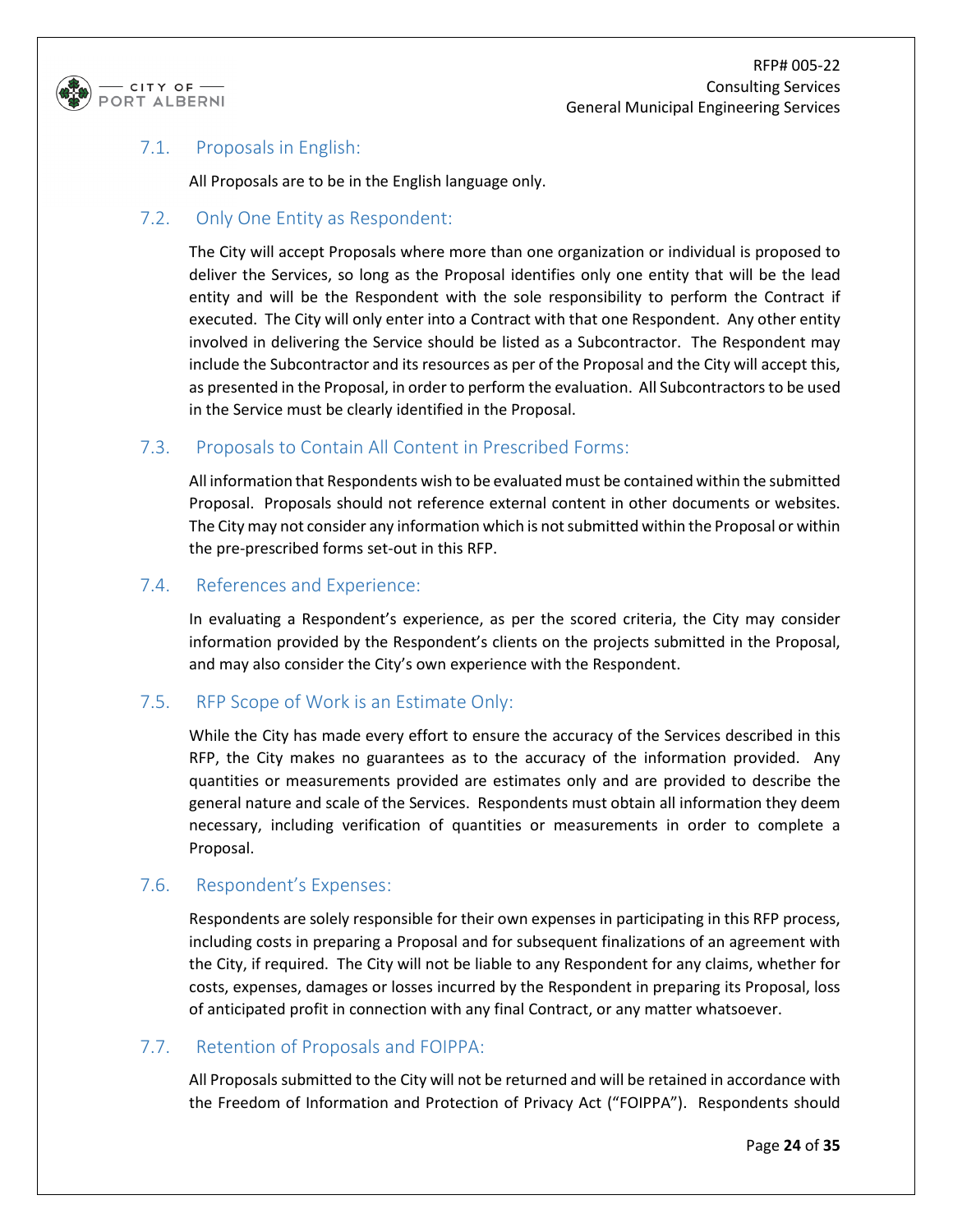

RFP# 005-22 Consulting Services General Municipal Engineering Services

note that in accordance with the provisions of FOIPPA, certain details of this RFP and any executed Contract may be made public, including the Contractor's Name and total Contract price. Respondents should identify with their Proposal any information which is supplied in confidence, however, Respondents should be aware of and review the City's obligations under FOIPPA and the City's limited ability to refuse to disclose third party information pursuant to section 21 of FOIPPA.

#### 7.8. Clarification of Proposals:

The City may, at its sole discretion, seek clarification from Respondents on any aspect of their Proposal, in order to clarify meaning, intent or to help inform the City's evaluation process outlined under Section 6 of this Part B.

#### 7.9. Notification and Feedback to Unsuccessful Respondents:

At any time up until or after the execution of a written Contract with the Contractor, the City may notify unsuccessful Respondents in writing that they have not been selected to conclude a Contract. Unsuccessful Respondents may then request a feedback email or telephone call with the City's Purchasing Department in order to obtain feedback on how their Proposal faired in the evaluation. Such requests for feedback must be made within 30 days of notification of the RFP results to the unsuccessful Respondent. Details of feedback provided will be at the City's sole discretion in order to protect the confidentiality of other Respondents and the City's commercial interest.

#### 7.10. Conflict of Interest:

All Respondents must disclose an actual or potential conflict of interest, as set-out in Appendix A – Certification Form. The City may, at its sole discretion, disqualify any Respondent from this RFP process, if it determines that the Respondent's conduct, situation, relationship (including relationships of the Respondent's employees and City employees) create or could be perceived to create a conflict of interest.

The City may rescind or terminate a Contract entered into if it subsequently determines that the Respondent failed to declare an actual or potential conflict of interest during this RFP process, as required under Appendix A – Certification Form.

#### 7.11. Confidentiality:

All information provided to Respondents by the City as part of this RFP process is the sole property of the City and must not be disclosed further without the written permission of the City.

#### 7.12. No Contract A and No Claims:

This RFP process is not intended to create and no contractual obligations whatsoever (including what is commonly referred to as 'Contract A') shall arise between the City and a Respondent upon the submission of a Proposal in response to this RFP. For extra clarity, both the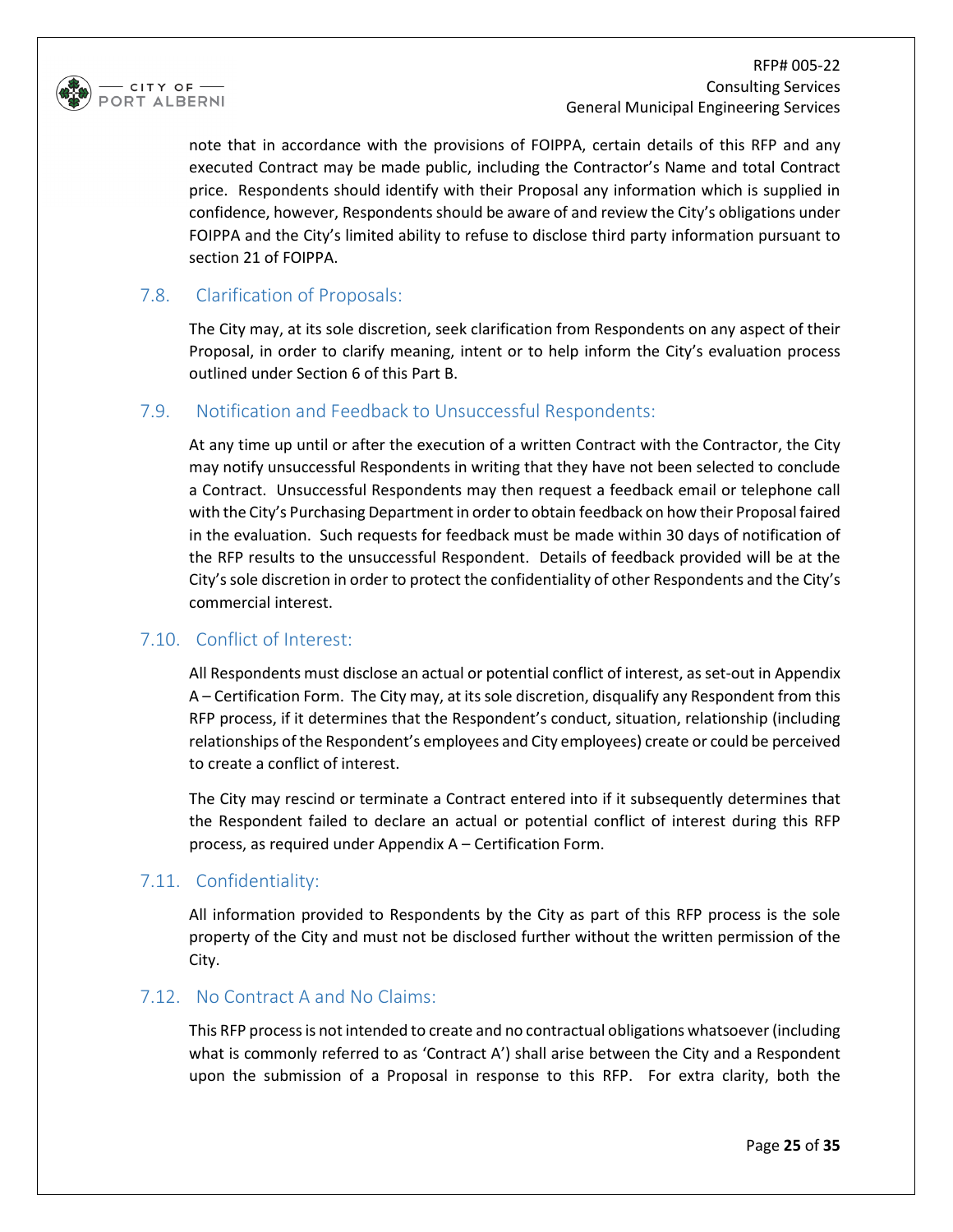

Respondent and the City are free to cancel their participation in this RFP process at any time up until the execution of a written Contract for the Services.

Without limiting the above paragraph, no Respondent shall have any claim whatsoever against the City for any damage or other loss resulting from a Respondent's participation in this RFP, including where the City does not comply with any aspect of this RFP and including any claim for loss of profits or Proposal preparation costs should the City not execute a Contract with the Respondent for any reason whatsoever.

#### 7.13. Right to Cancel RFP:

Although the City fully intends to conclude a Contract as a result of this RFP, the City may at its sole discretion, cancel or amend this RFP process at any time without any liability to any Respondent.

#### 7.14. Governing Law and Trade Agreements:

This RFP is governed by the laws of the Province of British Columbia and any other agreements which exist between the Province of British Columbia and other jurisdictions.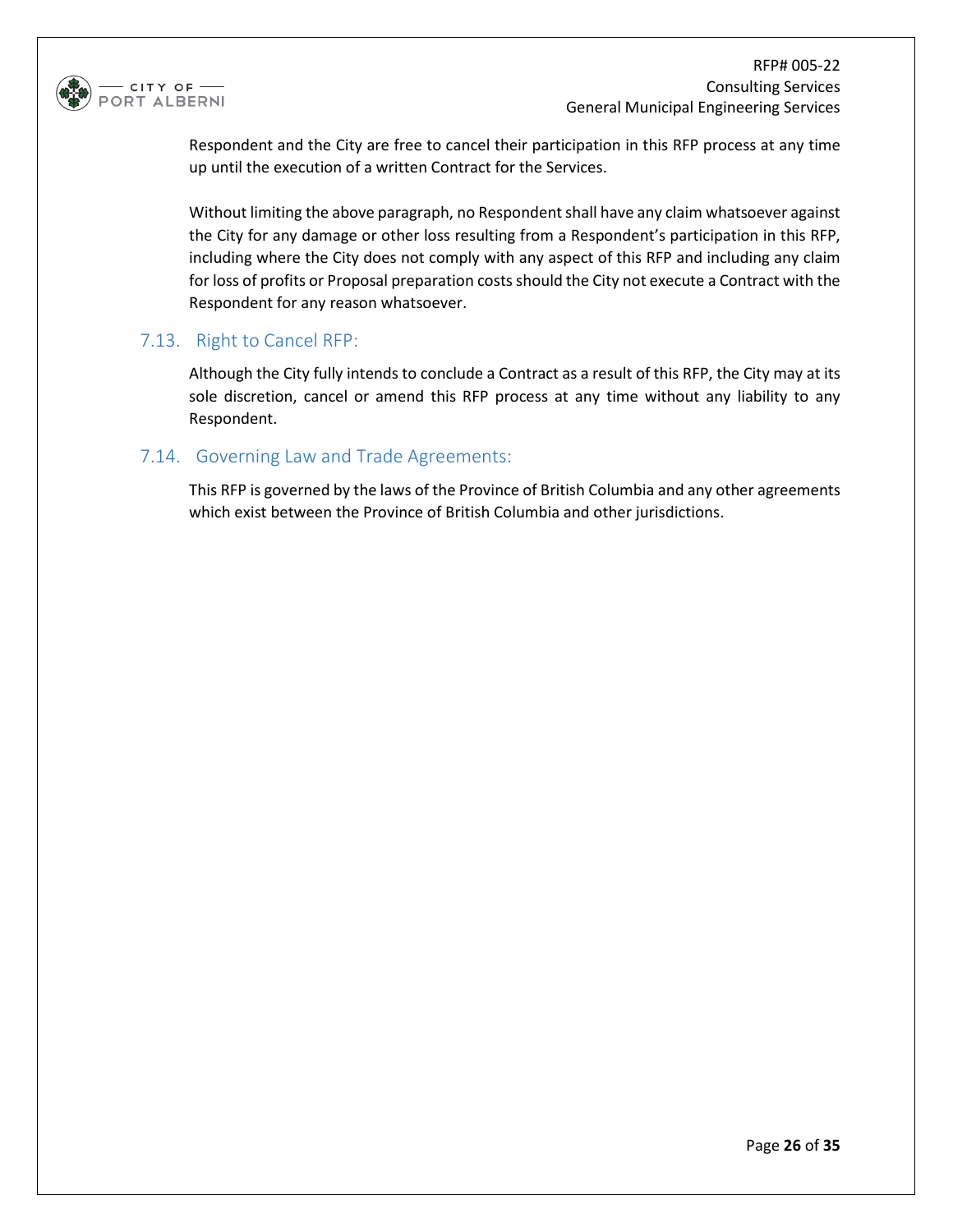

# Part C: The Contract

This Part C details the Contract terms and conditions that the City will enter into with the Contractor at the conclusion of the process outlined in Section 6.6 of Part B.

# 1. Terms and Conditions

The City and the successful Respondent shall enter into a Contract for the Services using the following terms and conditions:

#### **The Standard Master Municipal Construction Document**

#### **Client Consulting Agreement**

A Copy of the standard MMCD document is attached for reference. Where conflicts between the attached contract and this RFP occur, the RFP is to take precedence.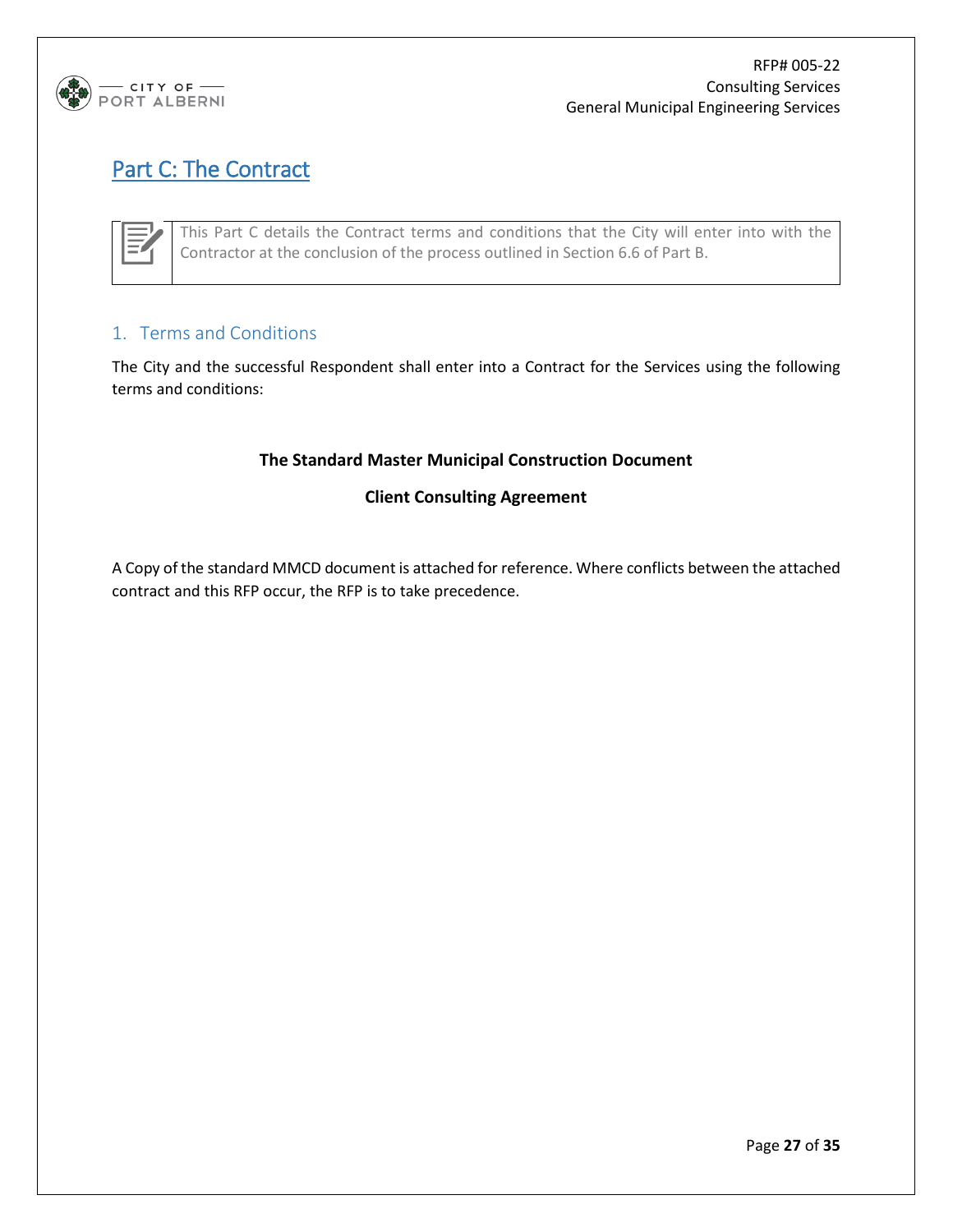

# 2. Sample Invoice Format

# **Invoice for Professional Services** [Insert Company Name & Information]

#### **Remit to:**

The Corporation of the City of Port Alberni 4850 Argyle Street Port Alberni, BC V9Y 1V8

Project No: Date: Invoice No: PO No:

Invoice for Professional Services for the Month of \_\_\_\_\_\_\_\_\_\_\_\_

RE: [Insert project Name]

| Milestone      | Description                 | Current | Spent to | <b>Budget</b> | Remaining | Percent  |
|----------------|-----------------------------|---------|----------|---------------|-----------|----------|
|                |                             |         | Date     |               |           | Complete |
| 1              |                             |         |          |               |           | $\%$     |
| 2              |                             |         |          |               |           | $\%$     |
| 3              |                             |         |          |               |           | $\%$     |
| $\overline{4}$ |                             |         |          |               |           | $\%$     |
| 5              |                             |         |          |               |           | $\%$     |
| 6              |                             |         |          |               |           | $\%$     |
| 7              |                             |         |          |               |           | $\%$     |
|                | <b>Subtotals</b>            |         |          |               |           |          |
| <b>Taxes</b>   | GST (5%)                    |         |          |               |           |          |
|                | <b>Total Invoice Amount</b> |         |          |               |           |          |

Work Completed this Period

- Reference attached Task Fee Schedule
- Fees broken by funding source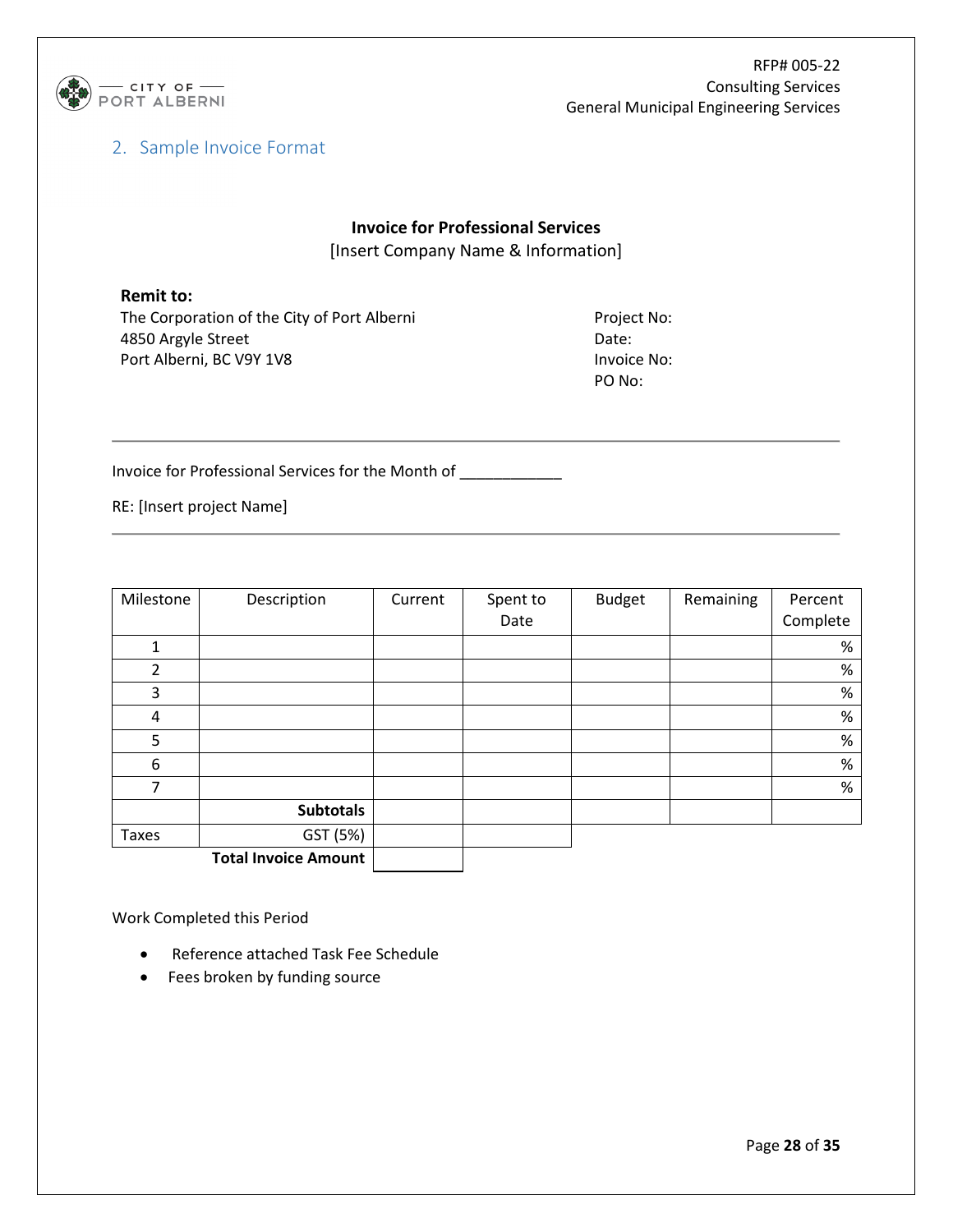

# Part D: Submission Forms

This Part D contains forms detailing the information that should be included in a Proposal, as detailed under Section 6 of Part B.

# 1. Part D Contents:

This Part D contains the following forms:

- **Appendix A – Certification Form** *(supplied for submission)*
- **Appendix B – Pricing**
- **Appendix B1 – Task Fee Schedule**
- **Appendix C – Respondent's Proposal** *(Respondent to upload in order identified in Proposal Layout)*
- **Appendix D – Project Experience & Profiles** *(supplied for submission)*
- **Appendix D1 – Sample Project Experience & Profiles** *(supplied for reference)*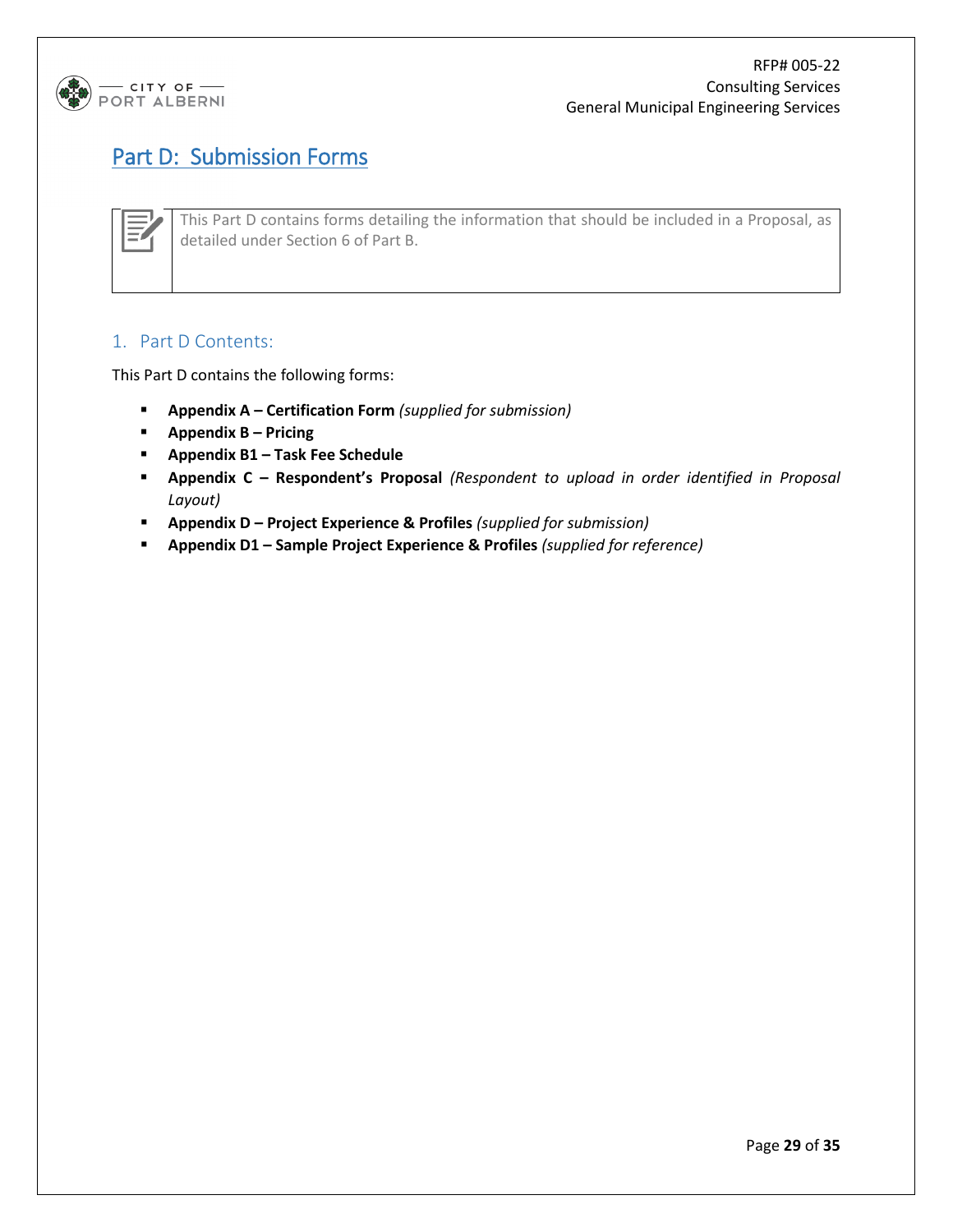

# APPENDIX A – CERTIFICATION FORM

Respondents must complete all details requested in this Appendix A – Certification Form and include this completed form in the Proposal, as detailed under Section 6.1 (Mandatory Criteria) of Part B. No changes to this form must be made, except for completing the requested information in the spaces provided.

# 1. Respondent Details:

| Full Legal Business Name of         |  |
|-------------------------------------|--|
| Respondent:                         |  |
| Other "DBA" Names the               |  |
| <b>Respondent Uses:</b>             |  |
| <b>Registered Business Address:</b> |  |
| <b>Respondent Contact Person</b>    |  |
| Name & Title:                       |  |
| <b>Contact Person Phone No.:</b>    |  |
| <b>Contact Person Email:</b>        |  |

# 2. Certification & Acknowledgement of RFP Process:

By signing this Appendix A – Certification Form, we the Respondent, certify and acknowledge the following:

- a. We have carefully read and examined this RFP document, including all Parts and Appendices, and have conducted such other investigations as were prudent and reasonable in preparing this Proposal. We are able to provide the Services detailed in Part A for the pricing submitted in this Proposal.
- b. We certify that the statements made in this Proposal are true and submitted in good faith.
- c. We acknowledge and understand that the RFP process and the submission of this Proposal do not give rise to any contractual obligations whatsoever (including what is commonly referred to as 'Contract A') between the City and us, the Respondent, and that no contractual obligations shall arise between the City and us, the Respondent, until and unless we execute a written Contract with the City.
- d. We certify that in relation to this RFP process, we have not engaged in any conduct which would constitute a conflict of interest and we understand that a conflict of interest would include the following situations:
	- i. The Respondent has an unfair advantage or engages in conduct which may give it an unfair advantage;
	- ii. The Respondent has had access to confidential information of the City which is not available to other Respondents to this RFP.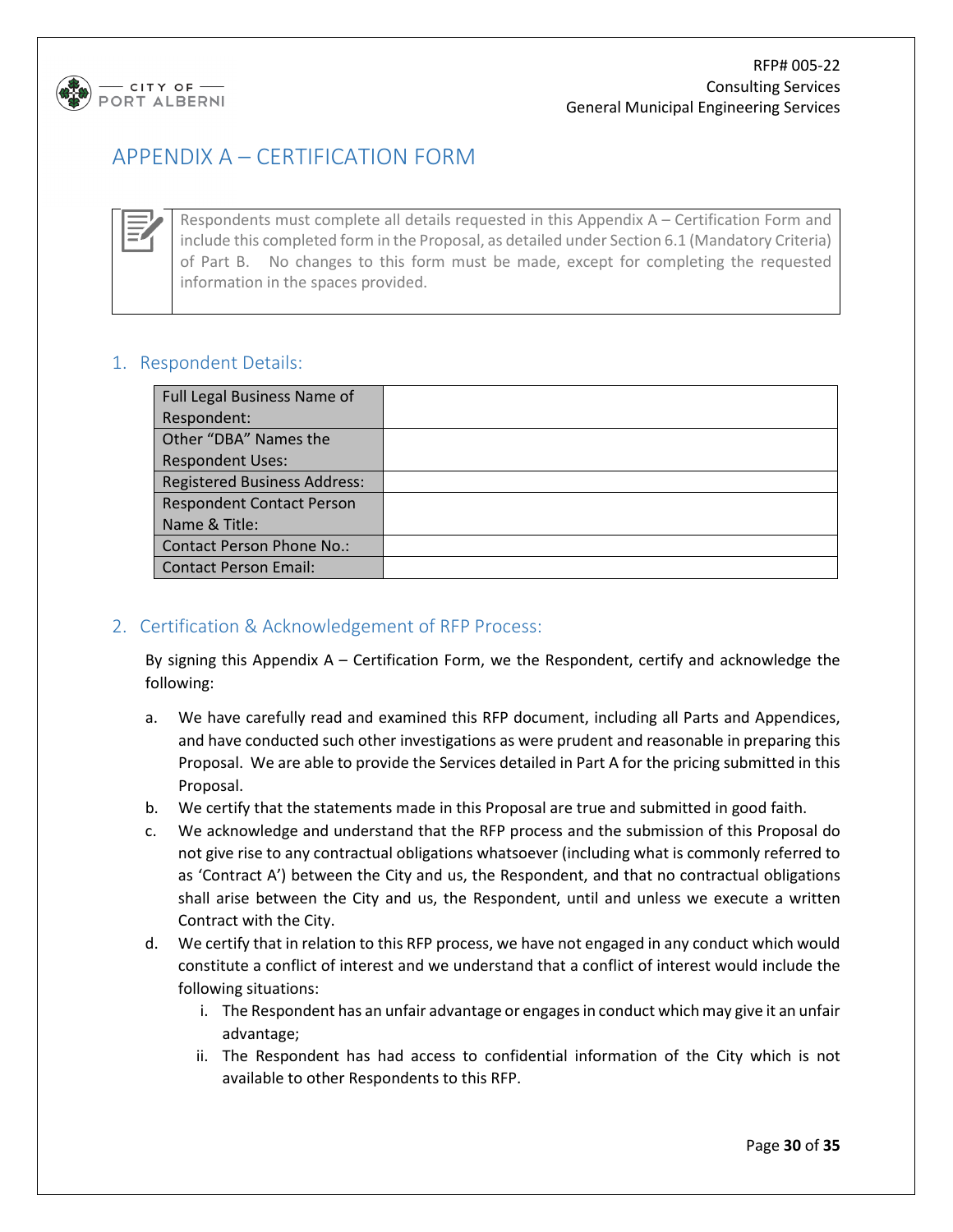

iii. The Respondent has influence over an employee of the City who is a decision-maker involved in this RFP process, which could reasonably be perceived as giving the Respondent an unfair advantage or preferential treatment.

#### 3. Confirmation of Addenda Received:

We confirm receipt of the following addenda that were issued by the City up until the Closing Date and Time:

| Addendum # | <b>Issued On Date:</b> |
|------------|------------------------|
|            |                        |
|            |                        |
|            |                        |

### 4. Certification Signature:

The Respondent hereby certifies that the above statements are true and that the individual signing below has the authority to bind the Respondent:

\_\_\_\_\_\_\_\_\_\_\_\_\_\_\_\_\_\_\_\_\_\_\_\_\_\_\_\_\_\_\_\_\_\_ Signature of Respondent Representative

\_\_\_\_\_\_\_\_\_\_\_\_\_\_\_\_\_\_\_\_\_\_\_\_\_\_\_\_\_\_\_\_\_\_

\_\_\_\_\_\_\_\_\_\_\_\_\_\_\_\_\_\_\_\_\_\_\_\_\_\_\_\_\_\_\_\_\_\_

Name of Respondent Representative

Title of Respondent Representative

Date

\_\_\_\_\_\_\_\_\_\_\_\_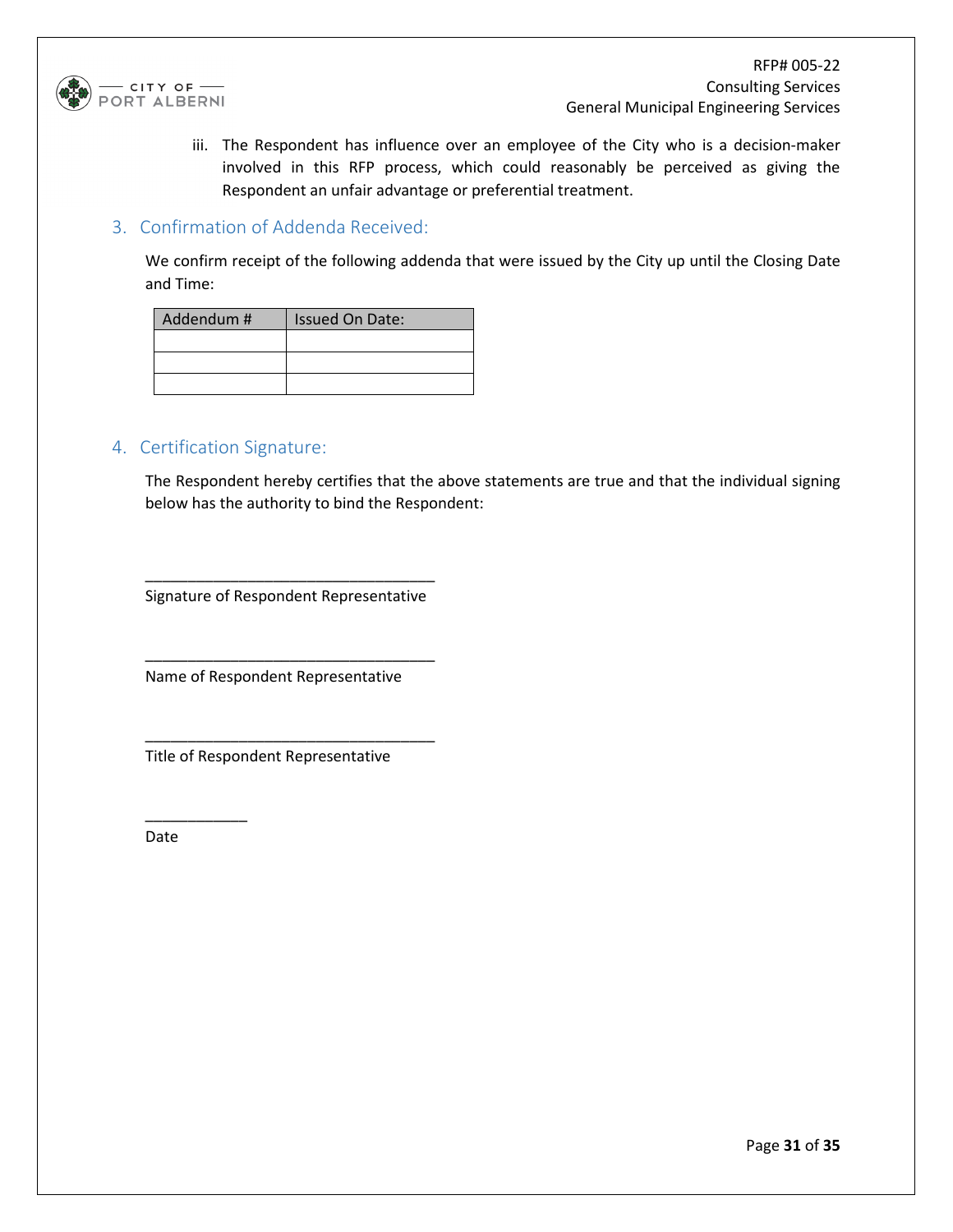

# APPENDIX B – PRICING

Respondents must complete the requested pricing in Appendix B1 – Task Fee Schedule and include the completed form in the Proposal, as detailed under Section 6.2 (Scored Criteria) of Part B.

#### 1. Pricing Basis:

Pricing, shall be on the following basis:

- a. All Prices are in Canadian funds, are inclusive of all applicable duties and taxes including the PST, but not the GST which shall be itemized separately where indicated.
- b. Prices are all-inclusive and include for all labour, materials, supplies, travel, overheads and profit, insurance, mobilization/demobilization, and all other costs and fees necessary to deliver the Services outlined in Part A.
- **c.** Prices shall be firm for the entire Contract term, therefore if there is any annual cost escalation it is to be provided for / referenced in the RFP submission.

#### 2. Payment Terms:

The Consultant shall invoice as follows:

- a. Fixed Lump Sum Prices, when asked for, shall be invoiced following the completion of each Scope of Work Item. The City shall pay all undisputed portions of invoices within 30 calendar days of receipt of invoice.
- b. Unit Price work shall be invoiced at a monthly frequency for unit price work completed and expenses incurred during the prior month.

The City shall pay all undisputed portions of invoices within 30 calendar days of receipt of invoice.

#### 3. Progress Payments

Monthly progress payments will be issued for all fees and reimbursable disbursements incurred by the Consultant for tasks completed during the preceding month.

- $\Box$  Payment will be limited to the amount associated to each task as identified by the consultant in the task-fee schedule in the proposal.
- $\Box$  Payment may be issued for partially completed tasks on the basis of the percentage of verifiable and acceptable work that has been performed on each individual task.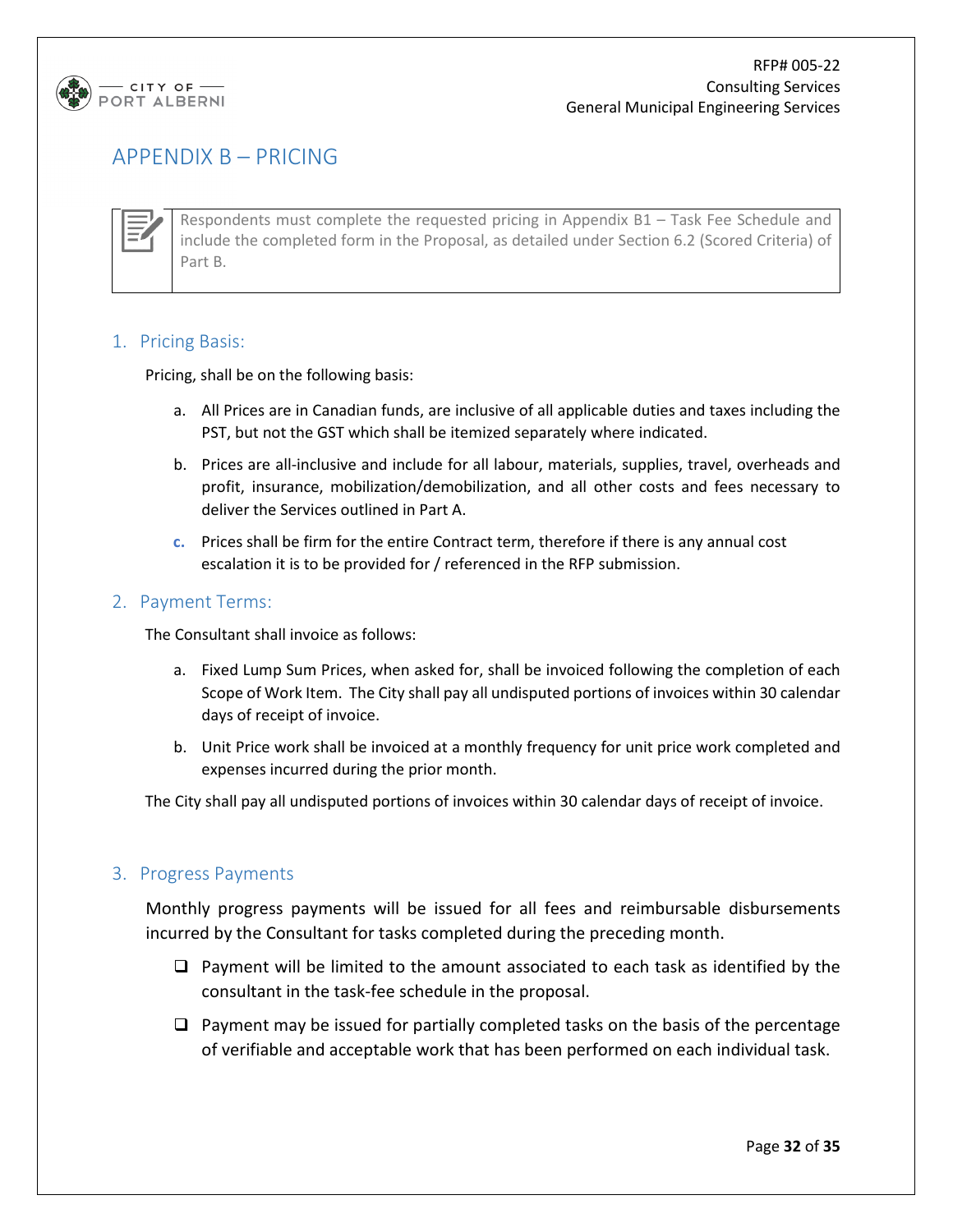

- $\Box$  Invoices shall be broken down by the various funding sources to allow the City to apportion costs on a monthly basis, the simplified funding sources are the Water Utility, Sanitary Sewer Utility and General Revenue.
- $\Box$  Invoices for all sub-consultants must be included as part of the monthly progress claim where applicable.
- $\Box$  Payment will be in accordance with the specific task fee item and cost identified in the task fee schedule with no additional payment made unless approved as part of a scope change.

Progress payments shall be substantiated with a summary of actual hours worked by each staff member by project phase and task.

# APPENDIX B1– TASK FEE SCHEDULE

1. Task Fee Schedule (Level of Effort to be completed for the Total Annual Contract Price referenced in Section 6.3)

Describe the general tasks and/or roles by staff to be completed for typical projects and the team member who is going to carry out the task. Tasks breakdowns shall take funding sources into consideration.

Task Fee Schedule format can be customized but may be as simple as the schedule shown in Section 6.3.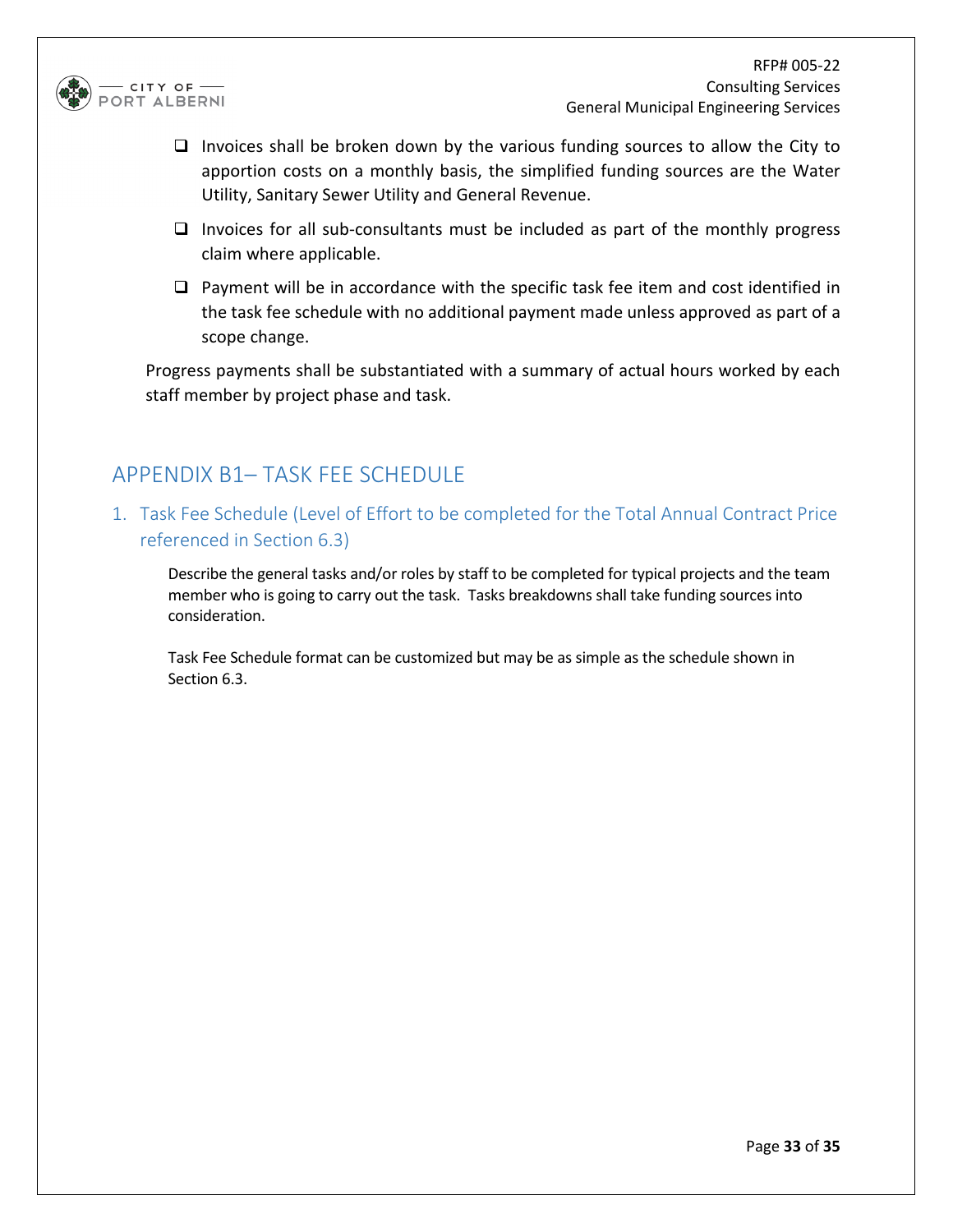

# APPENDIX C – RESPONDENTS PROPOSAL



Proposals must include the details requested in this Appendix C – Respondents Proposal, as detailed under Section 6.2 (Scored Criteria) of Part B.

#### 1. Proposal Layout:

The Respondent's proposal should include the following:

- **1. Appendix C** Respondents' Proposal
	- **a.** Cover Page
	- **b.** Executive Summary
	- **c.** Project Team and Qualifications
	- **d.** Relevant Project Experience and Past Performance of the Team
	- **e.** Project Delivery Plan *(may include and unpriced Task Fee Schedule)*
	- **f.** Understanding of Project Risks and Mitigation
- **2. Appendix A** Certification Form
- **3. Appendix B**  Pricing
	- **a.** Appendix B Pricing / Hourly Rate Schedule
	- **b.** Appendix B1 Detailed Priced Task Fee Schedule

#### 2. Proposal Content

The Respondent's proposal should convey, at minimum, the following information in a clear and concise manner:

#### **Executive Summary** *(max 2 pages)*

- $\Box$  Name, address, telephone number, and contact person.
- $\Box$  A brief history of the company including how many employees and their roles.
- $\Box$  Reasoning why your solution/firm should be selected and what differentiates it from similar products.
- $\Box$  Any information that may be of benefit that may not be outlined in the RFP.

#### **Project Team Composition and Qualifications** *(max 5 pages not including resumes)*

- $\Box$  Demonstrates the team and firm's qualifications delivering infrastructure projects using the Master Municipal Contract Documents (MMCD)
- $\Box$  Explains why the firm and project team are well suited to this particular project
- $\Box$  Identifies all key project personnel, roles, and involvement expressed as a per cent of total hours
- $\Box$  The team poses the necessary skills, abilities, and competencies